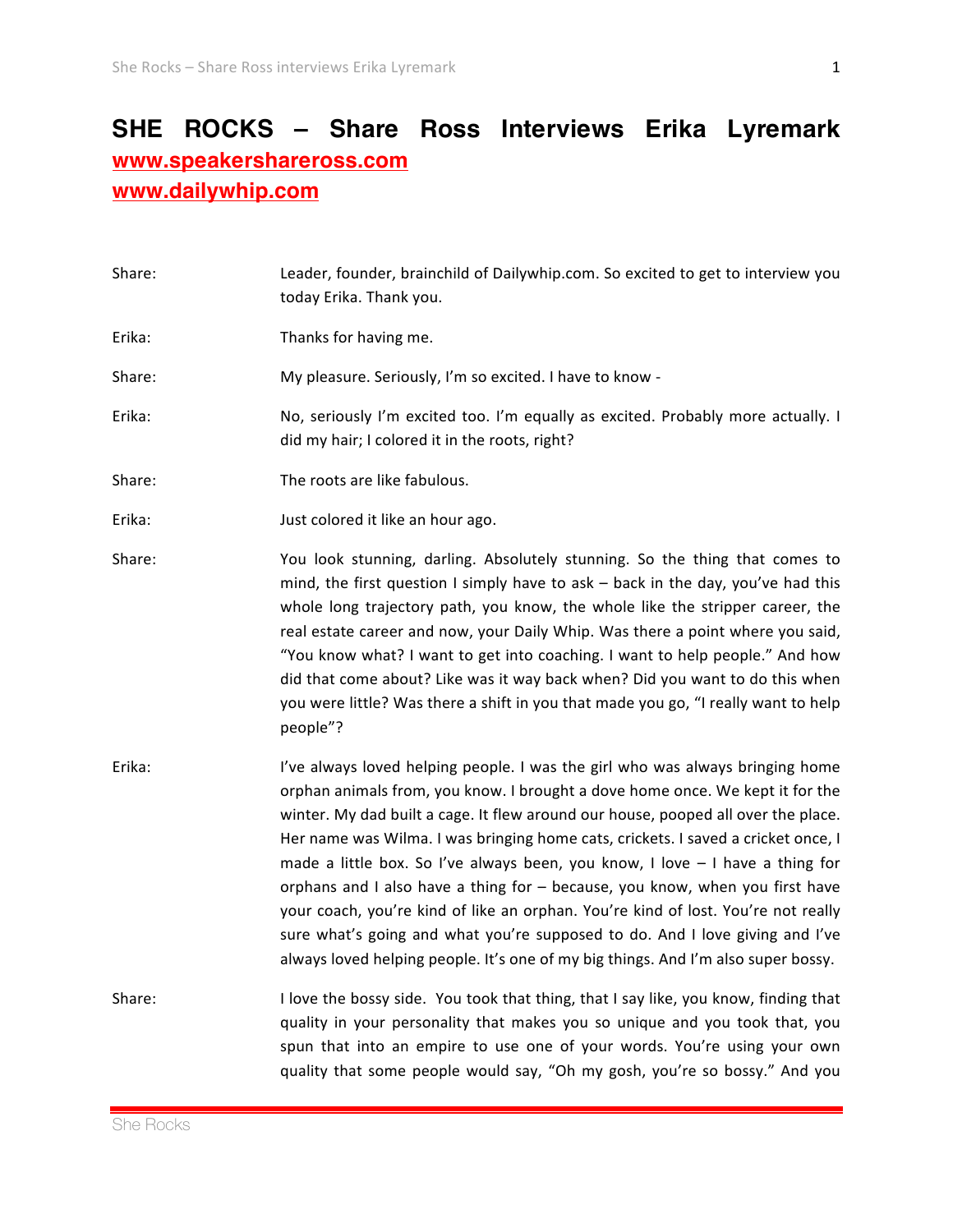took that and it went kaboom and you wave this magic wand and now you've got an empire.

- Erika: Right. I wouldn't want to call it as a magic wand. I'd like to think it was that easy as a magic wand.
- Share: You got a magic wand, right?
- Erika: There was a lot of blood and tears and a lot of hard work that has gone into everything that I've done. But yes, as far as the coaching, when I quit dancing, I never heard of coaching before. I had been in and out of therapy for about five years and the last two year – we found a therapist who was really good out in Seattle. And she helped me. I was really depressed. Those parts of my dancing career that I really loved and then parts of it that I knew that I was wasting my potential and it wasn't a healthy environment for me. But I won't lie. I was incredibly addicted to the fast cash and the lifestyle. I was in college, I'm a huge geek and it was such perfect job for me to have in college. I quit a couple of times and I always came back because probably it made me sense to me that I could work, you know, one or two days a week and make enough money as a work person would be working full time in a job.

Share: So it's hard to leave that behind.

Erika: Really hard to leave that behind. So this therapist was incredible. She helped me get un-depressed. And I didn't really know what my next moves were and I knew that I needed accountability, I knew that I was cheating on myself. I really was looking for somebody to give me a good kick in the ass. And, you know, when we set these intentions, when we voice these things that we want, if we are willing to be receptive and pay attention to what's going on in our lives, the answers always show up.

> So I met this woman who was getting coaching and I said to her, "What's that?" And she said, "Well, my coach, you know, we work on my career goals and my professional goals and I meet with them and they hold me accountable and I thought that was I need. So I signed up with this coaching program and that was where it completely transformed my life. And I realized that even though I had danced for nine years, it didn't have to be the story of my life. You know, I dropped the baggage and I said yes to life and I said I'm looking for opportunities and I'm open. I'm really, really open. And my dad offered me  $-1$ grew up in Minnesota, moved out to Seattle when I was nineteen and my dad, still in Minnesota had a commercial roofing company. And he said to me, "Would you be willing to start a commercial real estate company with me?" And he had purchased this building a couple of years before. It was a seventy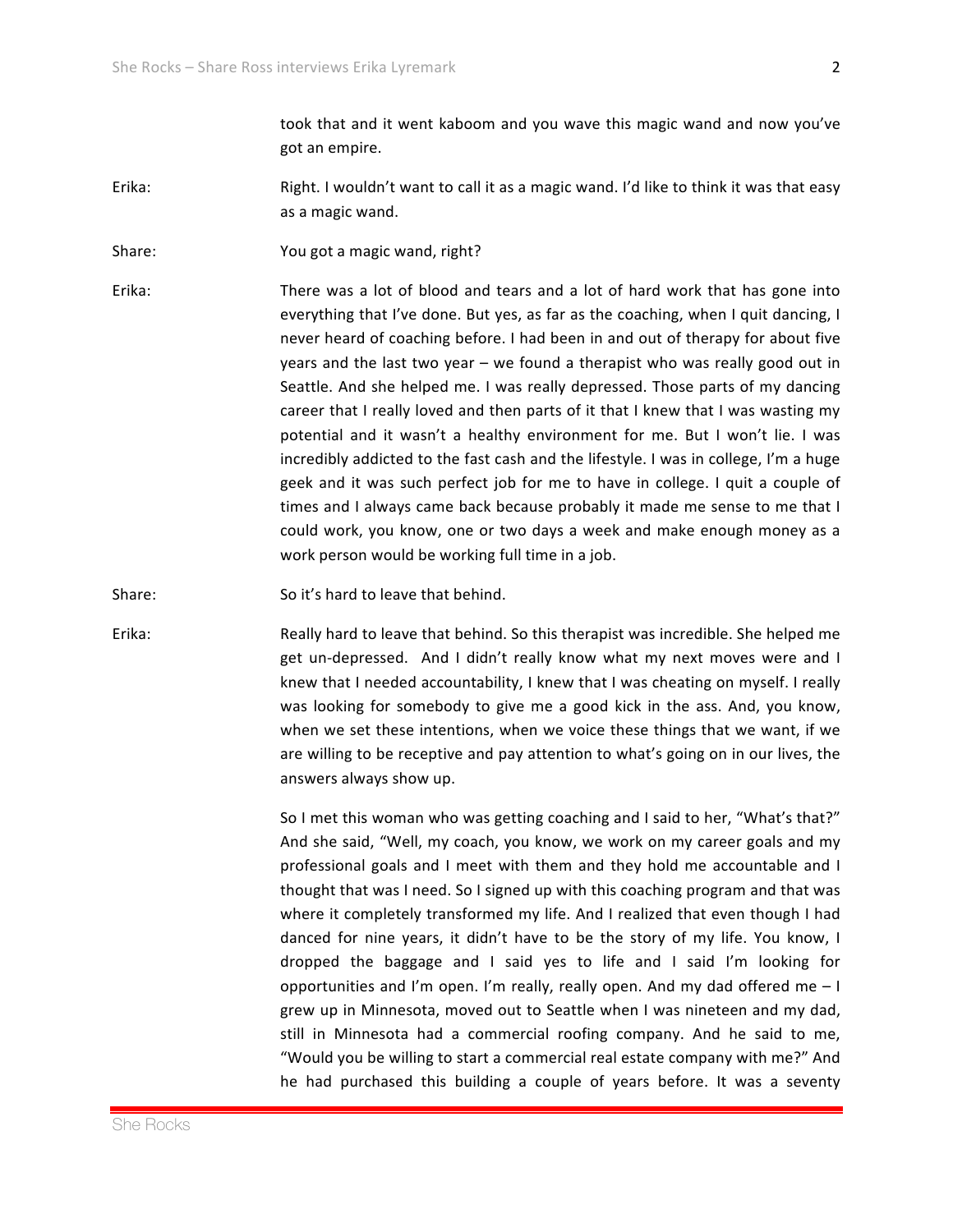thousand square foot building. It was beat up, it was old, looks like a Chinese communist prison camp from like the  $1950's$ . I was terrified of it. And I remember the first time he showed it to us. I just thought I never want to see that again. It was terrifying. It was so horrible. And so this was going to be my job. It was to literally whip this building into shape.

Share: At that moment, were you thinking, why did I leave the dancing behind to deal with this? Or were you still happy? Were you still thinking I've done the right thing?

Erika: No, because I knew I had to do it. And I write about it in my upcoming book, Think like a Stripper: How to Hustle Your Business Like You Mean It.

Share: I love it.

Erika: And I write about it in the end of that. And you know, I was really tough and I was really resilient and I had to just soften and be vulnerable. I have this saying that, you know, being tough can make you weak and that's not a good place. Not a good place. So I packed up my bags and within three weeks I was out of Seattle living in Minneapolis with my mom and working with my dad. And it was not the dream life I had imagined for myself by any means. I was going to go I have an apparel design degree and I also have a women's studies degree and emphasis on China studies. I started out with my dream as being a fashion designer. That's been my dream for many, many years and then I was not interested in that anymore and then I was going to go to law school then I wasn't interested in that anymore and then I was going to do like international business studies and...

Share: Oh my gosh.

Erika: Yes.\$

Share: Too smart for your own good.

Erika: Exactly. That's definitely one of my problems. Not enough focus, love too many things. So I thought that I was going to move to LA or New York and go back into the fashion industry. And life had other plans for me. So I said yes and that was a really wise move for me. Our company has been incredibly successful. And I'm no longer an active partner in it. And about three years into that career, I started to get bored because I need to learn, I need to be creative, I constantly need to be challenging myself. If I'm not challenged, I'm bored and I get depressed and then it's back to crying in the bathroom, wrecking my mascara.

Share: And we don't want runny mascara.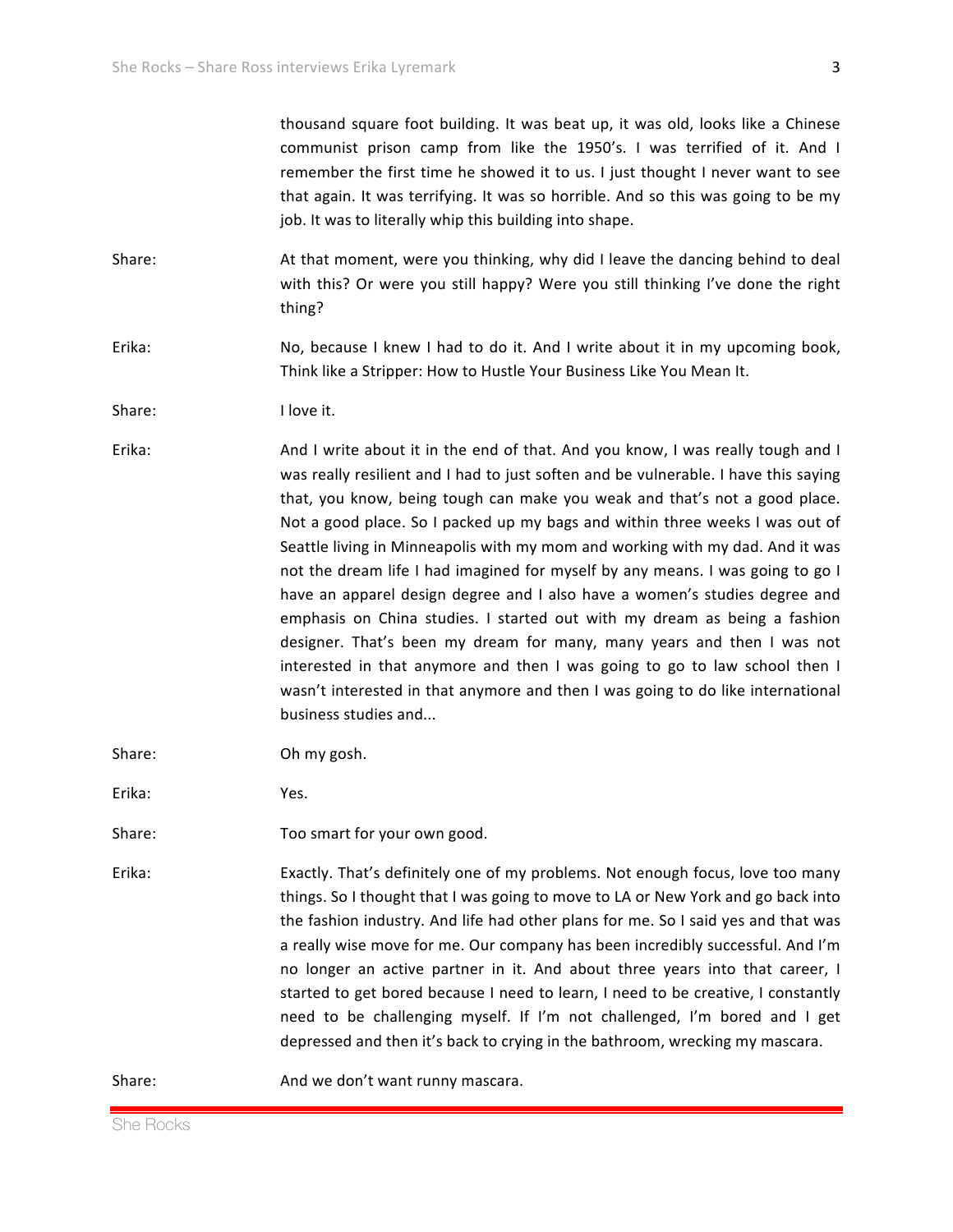Erika: No. No runny mascara. Because of the coaching experience I had, I really got involved in this coaching program and I loved it and I've been attracted to selfimprovement books for a long time and again, just my love of learning. You know. I was reading all these business books and I thought, "Well, I can do this. I think I want to be a coach." And I knew that strategically that I could start working with clients while I was still working in my real estate business because of the way that, you know, it's like I can just set my own schedule and I can, you know, maneuver things around and I'm very patient. I'm incredibly, incredibly patient and I'm relentless and I never give up on anything that I want. So that path started to unfold for me and it took about a year for me to get all the pieces in place and then I went to coaching school and then when I got out, you know.

> Actually my first day of coaching school, I started taking  $-$  I called everybody I knew and I said, "Do you want free coaching?" And I remember my girl friend said to me, she goes, "Erika, it sounds like you're reading out of a book." Because I am. I have no idea what the hell I'm doing. And then my path just started to evolve and I realized that the traditional coaching industry was not my forte and I had my own ideas of things and I wanted to make my own style and my own brand and bring all the things that I'm passionate about, you know, yoga, healthy eating, fashion, business, entrepreneurship, philanthropy, spirituality and being sassy all combined to one package. And again, that's taking years to craft it and bring it all together.

- Share: At what point did you feel like Daily Whip was truly representing who you are as a coach? I mean, what was the length of time? Was there a moment where you said, "Yes, this is finally... it's happening. I like where it is now"?
- Erika: I would say it was this fall and even though I've been doing this journey for seven years and because I had my real estate business, that took so much of my time and my energy. And my strategy for leaving that is I was going to wait until my book was published, Think Like a Stripper. I mean, I really thought it would only take me sixty days to write it and within six months it would be out while, you know, I had never written a book, I'm not a writer's writer so I had to figure out my strategy on how I was going to do this. And last August, I started my plans for... I had a one year plan to be done. I worked it out with my partners, my business partners. And then my creative partner, he died, totally unexpectedly.

Share: Wow.

Erika: And it was just devastating, just so devastating.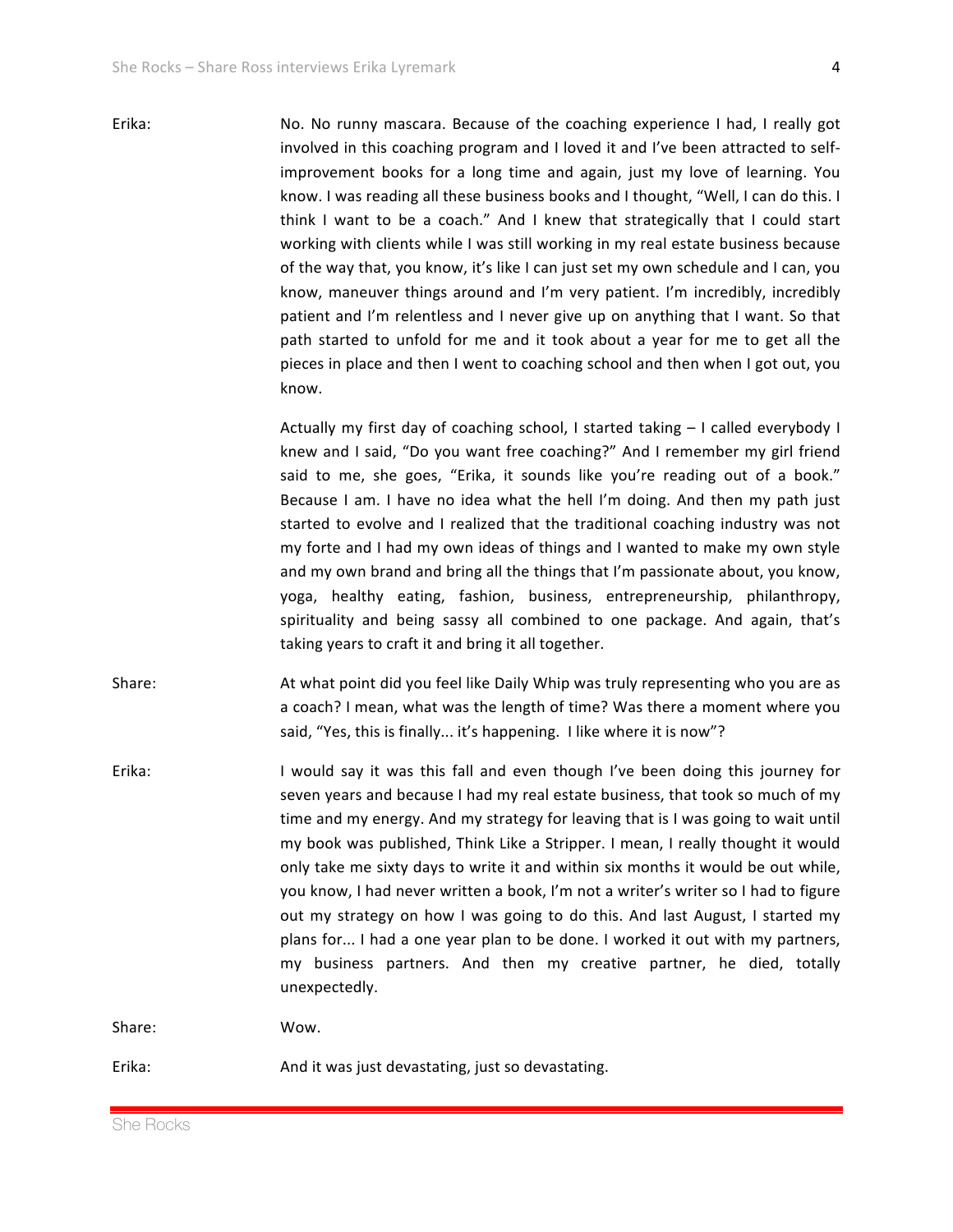## Share: Oh my gosh.

Erika: And we had been working on the book together and even though, you know, I was writing it like he put input, he helped my words better, he was just incredible for helping me shape and, you know, I love Sound Bites. Anybody who's been to my site knows I'm the queen of Sound Bites. They make me so happy. So, you know, he contributed to my Sound Bite box pile, you know, I collect these sound bites. So I had to redraft and rethink my plan and part of what took so long with the book is that I wasn't trusting my own voice and I wasn't trusting what I really wanted to do and I started, you know, it's just like my voice was really inconsistent in the book. And I thought it was done and I sent it to one of my mentors and she emailed me back and she's like, "This is not good enough. You have a lot of work to do on this." And I was devastated.

Share: I bet.

Erika: Devastated. This was last December, a year ago. Yes. And so I have been working on the book for two and a half years. It was a year ago. And I axed twenty-five thousand words.

Share: Wow.

Erika: Yes. So it went from sixty-five thousand words to forty-three thousand words, something like that. And then I spent another six months on it, working on it and this time I had found another creative partner, writer. I mean, the way that I write is I do my best to get it to where something can be and then I ship it off and then I work on it, we just work on it back and forth. So I found another fantastic writer to work with.

Share: Great.

Erika: Sent it to the editor last April and then, again I thought the book was going to be done and then my real estate partnership was ending and my coaching business, the income wasn't where what I thought it would be and I'm like, "Crap, here I am writing a book called Think Like a Stripper: How to Hustle Your Business Like You Mean It," and I don't have enough money. So I quit my real estate job.

Share: Reality check. Erika: Yes.

Share: That's a tough one.

Erika: It sucked.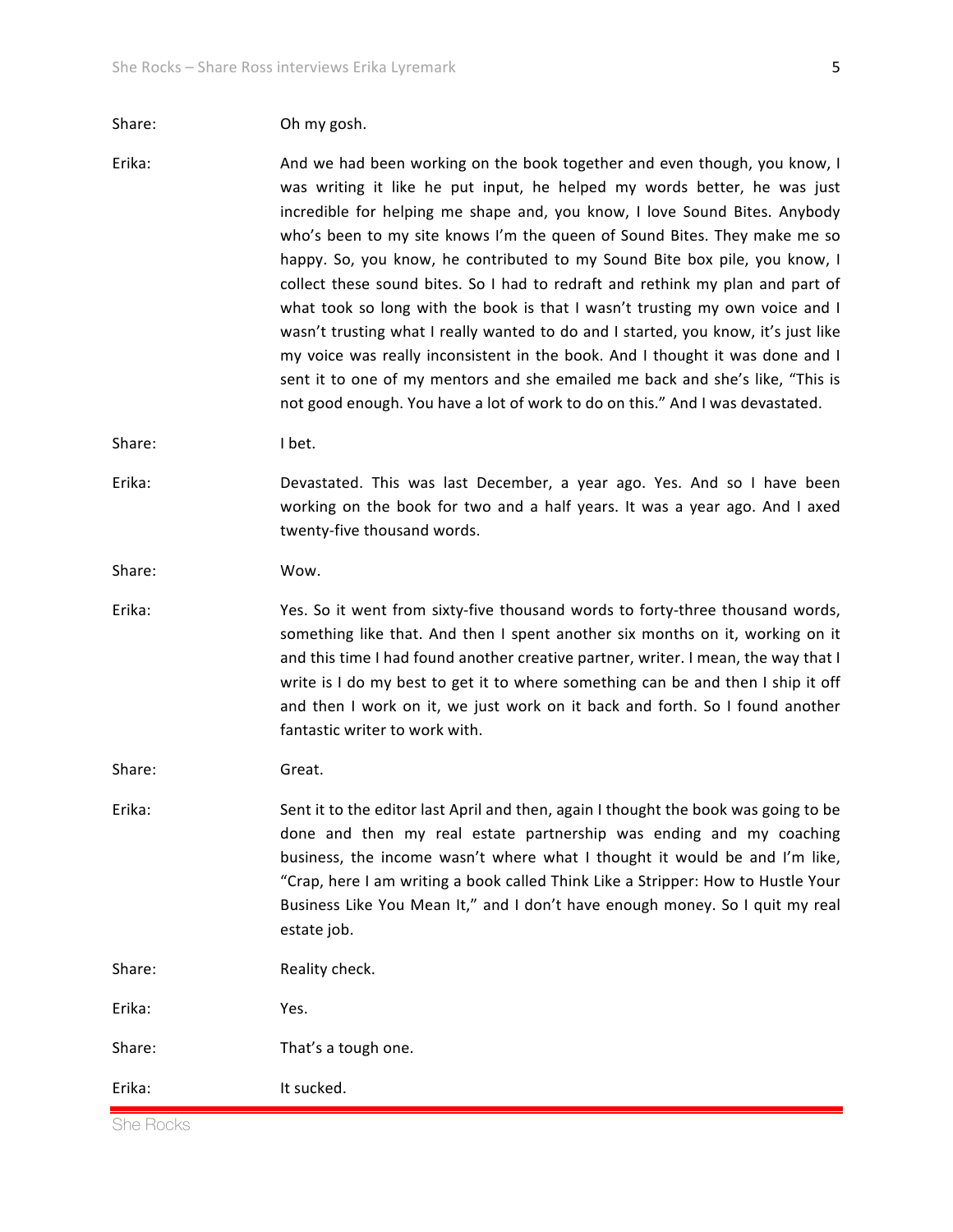6

| Share: | How did you deal with that?                                                                                                                                                                                                                                                                                                                                                                                                                                                                                                                                                                                                                    |
|--------|------------------------------------------------------------------------------------------------------------------------------------------------------------------------------------------------------------------------------------------------------------------------------------------------------------------------------------------------------------------------------------------------------------------------------------------------------------------------------------------------------------------------------------------------------------------------------------------------------------------------------------------------|
| Erika: | I started to hustle my ass off.                                                                                                                                                                                                                                                                                                                                                                                                                                                                                                                                                                                                                |
| Share: | Tell me how you hustled, explain it.                                                                                                                                                                                                                                                                                                                                                                                                                                                                                                                                                                                                           |
| Erika: | Okay. So what I did, I mean, I was a little bit strategic so in February, I knew that<br>my one on one coaching business model was not working. I mean, I knew that<br>never worked for me. I like working with clients one on one but I knew like long<br>term-wise, it was not sustainable. I like volume. I like to add in entertainment.                                                                                                                                                                                                                                                                                                   |
| Share: | We need scalability.                                                                                                                                                                                                                                                                                                                                                                                                                                                                                                                                                                                                                           |
| Erika: | Scalability, right. So I hired a coach, Diana Valentine, to help me craft the<br>Morning Whip. I wanted it to run like here's my ideas, here's kind of the<br>revenue and the business model I want. So she and I worked on that. And that<br>took me, again, I'm like, "I'll be done in two weeks." So that took me three<br>months to put it all together. Right? And then I still wasn't ready so I did a beta<br>class and then for anybody who is watching these beta classes are the best<br>because you just tell people like, "Hey, you know what, I've never done this<br>before and you're my guinea pigs." So that's my disclaimer. |
| Share: | That's great. Terrific advice.                                                                                                                                                                                                                                                                                                                                                                                                                                                                                                                                                                                                                 |
| Erika: | Yes, I love beta. So I did my beta class, got the exact feedback that I wanted and<br>people will tell you what they want from you. And started just, you know, the<br>word started getting out, I started a meet up group here in Minneapolis.                                                                                                                                                                                                                                                                                                                                                                                                |
| Share: | So I'm just going to stop right there.                                                                                                                                                                                                                                                                                                                                                                                                                                                                                                                                                                                                         |
| Erika: | The meet up group.                                                                                                                                                                                                                                                                                                                                                                                                                                                                                                                                                                                                                             |
| Share: | So the meet up group is Meetup.com?                                                                                                                                                                                                                                                                                                                                                                                                                                                                                                                                                                                                            |
| Erika: | Yes.                                                                                                                                                                                                                                                                                                                                                                                                                                                                                                                                                                                                                                           |
| Share: | And were you actually meeting in person somewhere then?                                                                                                                                                                                                                                                                                                                                                                                                                                                                                                                                                                                        |
| Erika: | In person, yes.                                                                                                                                                                                                                                                                                                                                                                                                                                                                                                                                                                                                                                |
| Share: | Okay. Terrific.                                                                                                                                                                                                                                                                                                                                                                                                                                                                                                                                                                                                                                |
| Erika: | So I started having these monthly events and it was really successful and word<br>got out because again, I'm edgy and I live in Minneapolis so there was like three<br>of us.                                                                                                                                                                                                                                                                                                                                                                                                                                                                  |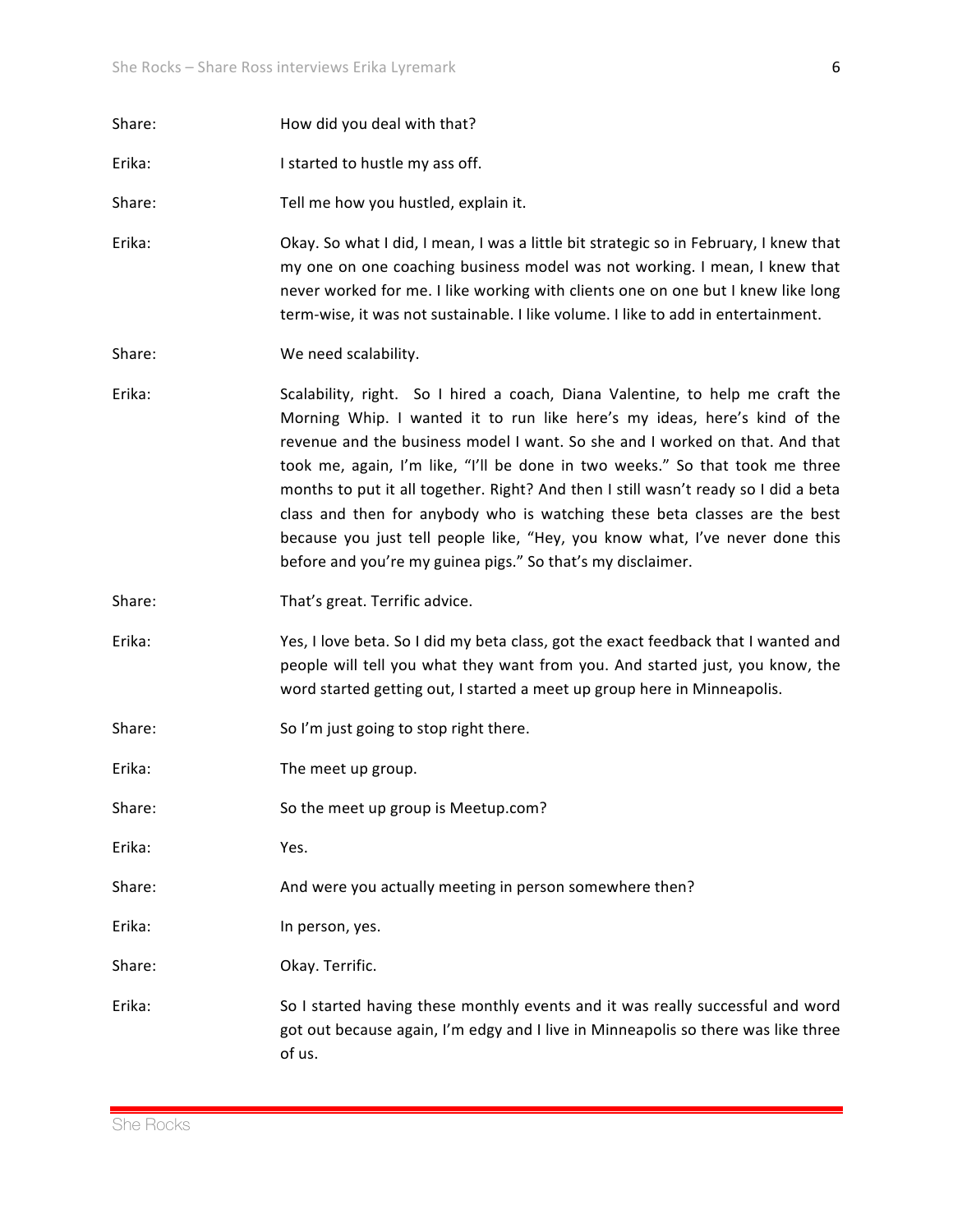- Share: Exactly. It's like that for me here in South Florida. I'm a little bit edgy, brash, and loud and there's about three of me here.
- Erika: Right, exactly. So you know what I'm talking about. I started doing these meet up groups and again, because I had a class, and this was the beauty of having  $classes - you've got a beginning date and it's got an end date.$

Share: Right.

Erika: And, you know, just word kept building and I started offering, I call them "Free Whippings" so if you go to my site, Dailywhip.com, and again, I only work with women so if any guys are listening, we're really sorry. And I even asked my "Whipsters," I call them "Whipsters" if they wanted men and they said no. They said it's for a really different dynamic when there's men in the group and we are really personal and we cry and there is Kleenex and it is a very personal class.

Share: It's very serious, yes.

Erika: Yes. So where am I in the story? So I started doing these "Free Whippings" just to say, "You know what? Test drive the Morning Whip and when I do them, I give you my all like I give you my very best ideas, I don't hold back. You got fifteen minutes and we go," and the things that happen in those fifteen minutes is insane. It's insane. So I realized that that's really my hustling style with coaching and I know in real estate it was the same thing. I love volume, I love smaller deals, I love quick cash. That's how I operate.

Share: Right.

Erika: And that's the gist of it. And because I put so much of myself into my classes, my classes are smaller. I don't have 400 people in a class; I don't have 200 people in a class. At this point for growing my business, when I do my Morning Whip class, it's very personal. I give you a lot of attention in our group. Our classroom calls are thirty minutes. I've had classroom calls that go on as long as two hours because women have so many questions and I'm there to serve like that's my job, I'm working for you.

> So again, I put so much love and TLC and I give all my best ideas. You pay your money and then bam, you're in and you get it all.

Share: That's very cool.

Erika: So again, word of mouth, setting up an affiliate program.

Share: So you did hustle.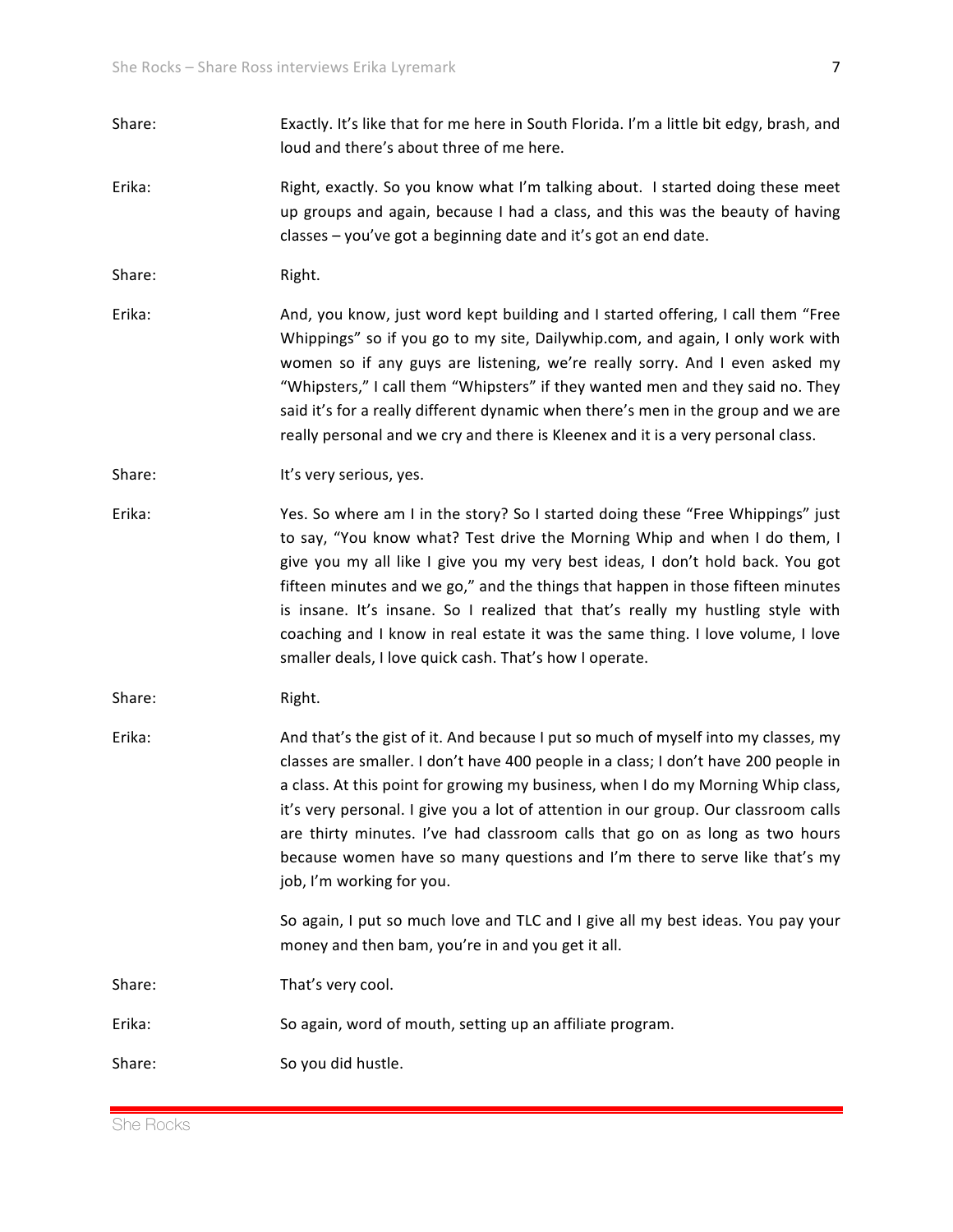| Erika: | I hustled like I needed crack.                                                                                                                                                                                                                                                                                                                                                                                                                                                                                                                      |
|--------|-----------------------------------------------------------------------------------------------------------------------------------------------------------------------------------------------------------------------------------------------------------------------------------------------------------------------------------------------------------------------------------------------------------------------------------------------------------------------------------------------------------------------------------------------------|
| Share: | Damn straight. And now you must feel really good about the book because I<br>know it's gone to the publishers, it's coming out soon, right?                                                                                                                                                                                                                                                                                                                                                                                                         |
| Erika: | It's still in editing, believe or not, that now I've actually had time to work on it<br>some more. So it will be back at the editor's for the second round of edit. So it<br>goes through three rounds of edits.                                                                                                                                                                                                                                                                                                                                    |
| Share: | Okay.                                                                                                                                                                                                                                                                                                                                                                                                                                                                                                                                               |
| Erika: | I would say another thirty days.                                                                                                                                                                                                                                                                                                                                                                                                                                                                                                                    |
| Share: | Getting there though.                                                                                                                                                                                                                                                                                                                                                                                                                                                                                                                               |
| Erika: | It's getting there, yes. It will be launched in 2012, summer of 2012 come hell or<br>high water.                                                                                                                                                                                                                                                                                                                                                                                                                                                    |
| Share: | There's a few points I want to touch on. One is the whole thing with again, one<br>of the things I love is like taking a part of your life and blowing it up. A lot of<br>people would say, "Oh yeah, I was a stripper" blah, blah, blah and you're like,<br>"Yes, I was a stripper," damn straight and you're using that as sort of an asset to<br>sell yourself. Have you had people react to it? Positive, negative, anything, I<br>would just love to know what kind of feedback you get about that aspect<br>because I think it's really cool. |
| Erika: | Yes, of course I've had negative feedback but, you know, the thing is that the<br>people who love me, my Whipsters, they love it, they tell their friends, they tell<br>their family and so, those are my audience. And of course, you can't expect to<br>start a business and think that everyone's going to love you.                                                                                                                                                                                                                             |
| Share: | Definitely.                                                                                                                                                                                                                                                                                                                                                                                                                                                                                                                                         |
| Erika: | So you always have haters who scorn you and et cetera, et cetera, et cetera.<br>And I had one of my Whipsters, she said, "I didn't know what an ex-stripper<br>could teach me about business." And she said, "Boy, did you show me."                                                                                                                                                                                                                                                                                                                |
| Share: | You showed her.                                                                                                                                                                                                                                                                                                                                                                                                                                                                                                                                     |
| Erika: | Yes.                                                                                                                                                                                                                                                                                                                                                                                                                                                                                                                                                |
| Share: | I love it.                                                                                                                                                                                                                                                                                                                                                                                                                                                                                                                                          |
| Erika: | Yes, but I love to, you know, again, I love honesty, I love candour. If it's coming<br>from your heart, you know, let's talk about it.                                                                                                                                                                                                                                                                                                                                                                                                              |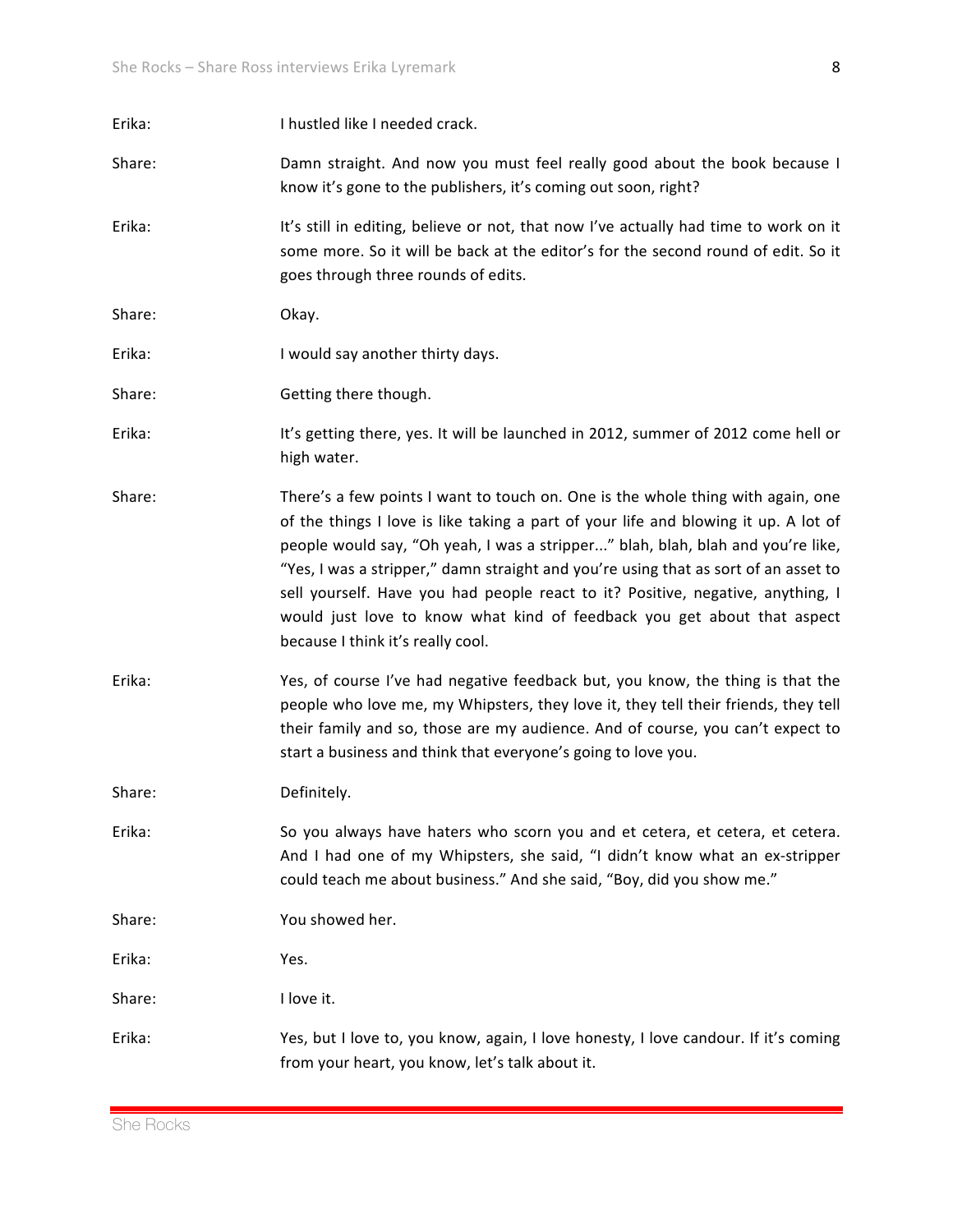| Share: | Yes, exactly. You know, you also talked about having a plan. Did you write out a<br>business plan or was it more of a short term business plan or do you sit down<br>and write out, you know, here's my five year strategy                 |
|--------|--------------------------------------------------------------------------------------------------------------------------------------------------------------------------------------------------------------------------------------------|
| Erika: | Oh my God, no, no. In Think Like A Stripper, there was a tip called "Adopt the<br>stripper's business plan." I mean, if you would have told me that I was going to<br>be a stripper for nine years, there's no way, no way that I would -  |
| Share: | Incomprehensible back then.                                                                                                                                                                                                                |
| Erika: | I thought that it would be couple of years done.                                                                                                                                                                                           |
| Share: | Right.                                                                                                                                                                                                                                     |
| Erika: | Made my money, I'm done. I had served its purpose. And I think with any<br>business, if we realize how long something's actually going to take us, we would<br>never starve.                                                               |
| Share: | That's very true.                                                                                                                                                                                                                          |
| Erika: | Yes. So now, I'm in a position where because I have done, I have laid the<br>groundwork, I have planted the seeds, you know, I plan out about thirty to sixty<br>days in advance.                                                          |
| Share: | That's realistic. That's great.                                                                                                                                                                                                            |
| Erika: | Yes.                                                                                                                                                                                                                                       |
| Share: | Do you do that in writing? Do you do that on your computer? Like what works<br>for you?                                                                                                                                                    |
| Erika: | So in Morning Whip, we create these lists that are called "Whip List" and there's<br>three things that you put on there and you have to commit that at the end of<br>thirty days, you've achieved those things.                            |
| Share: | So when you teach your Whipsters, you do yourself.                                                                                                                                                                                         |
| Erika: | Well, of course. That's one of the reasons I have the classes to keep myself in<br>check.                                                                                                                                                  |
| Share: | Absolutely. I mean, that goes along with one of my strong beliefs is that we<br>teach what we most need to learn.                                                                                                                          |
| Erika: | Yes, absolutely. And, you know, having to hustle my own coaching business,<br>again, it's like I think it's such a relief for women when they come to class and<br>say, "Oh well you have to work hard." Okay, I have to work really hard. |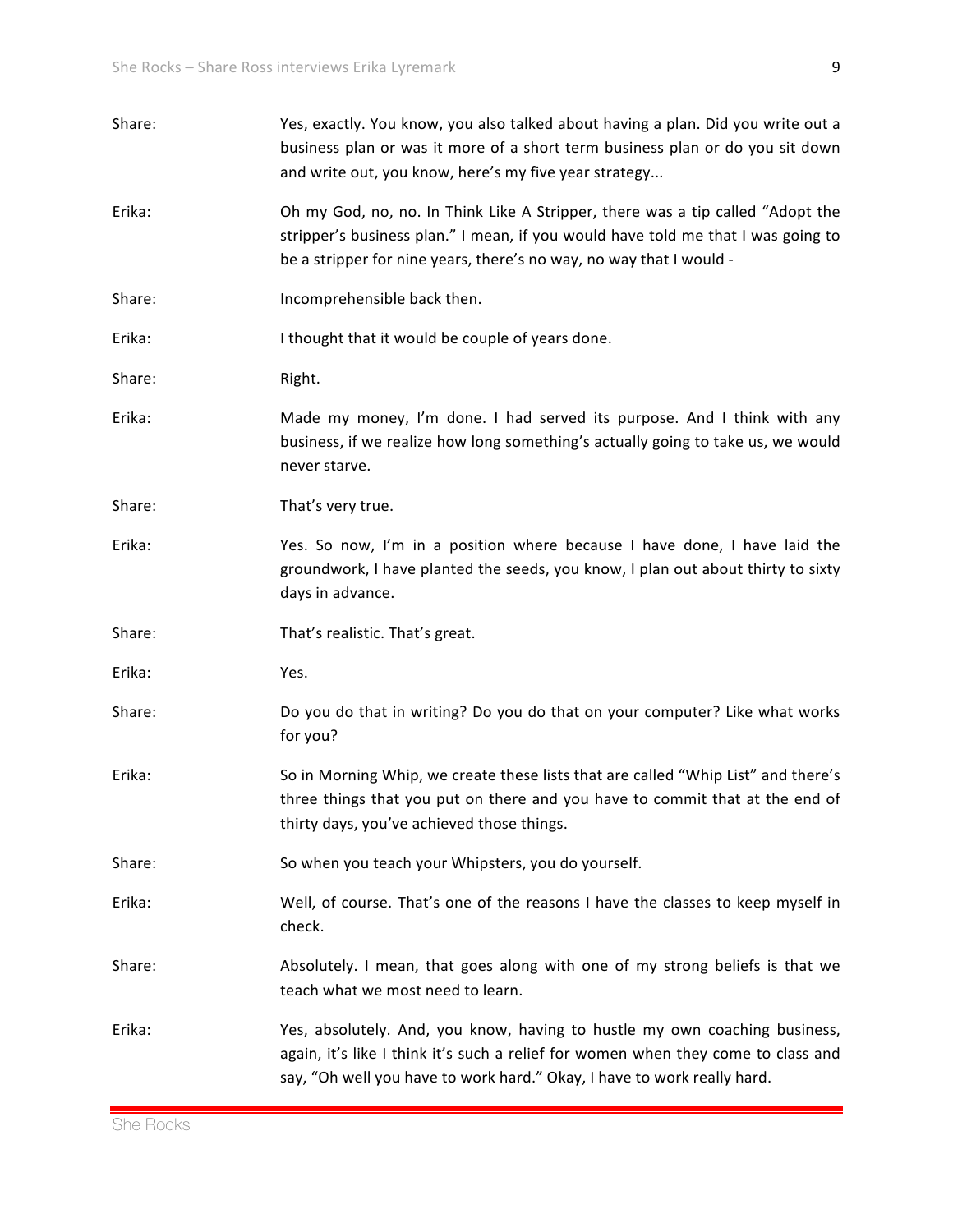| Share: | That's cool. Yeah, it is. It is cool.                                                                                                                                                                                                                                                                                                                                                       |
|--------|---------------------------------------------------------------------------------------------------------------------------------------------------------------------------------------------------------------------------------------------------------------------------------------------------------------------------------------------------------------------------------------------|
| Erika: | You know, I have been dreaming this for a long time and this is still a new<br>business for a lot of people. I haven't been actively. I have been doing a lot of<br>things in the background including my intellectual property, my branding, my<br>marketing strategies, those kinds of things but I haven't had to. I mean, because<br>I have another pay check. I didn't need the money. |
| Share: | Right. Right.                                                                                                                                                                                                                                                                                                                                                                               |
| Erika: | And, there is a beauty in needing the money. It's absolute beauty in that.                                                                                                                                                                                                                                                                                                                  |
| Share: | Yeah. It kicks the hustle into high gear.                                                                                                                                                                                                                                                                                                                                                   |
| Erika: | Definitely. Definitely.                                                                                                                                                                                                                                                                                                                                                                     |
| Share: | Turbo charges that hustle.                                                                                                                                                                                                                                                                                                                                                                  |
| Erika: | Fully.                                                                                                                                                                                                                                                                                                                                                                                      |
| Share: | What is your like daily process of like do you have a typical day? Does Erika<br>Lyremark have a typical day? And if so, what does it look like?                                                                                                                                                                                                                                            |
| Erika: | Yeah. I do have a typical day. When I am doing Morning Whip, I wake up, do<br>yoga and drink my coffee, make my green drink. You know, make calls.<br>Sometimes, after the calls are over I'd go take a nap because I am so exhausted.                                                                                                                                                      |
| Share: | Yeah.                                                                                                                                                                                                                                                                                                                                                                                       |
| Erika: | Yeah, again like I said I really, I give up my absolute best.                                                                                                                                                                                                                                                                                                                               |
| Share: | Yeah.                                                                                                                                                                                                                                                                                                                                                                                       |
| Erika: | And, I really like, I love the internet. I love social media. Most of clients have<br>come from social media and the internet. I thought that most of them. When I<br>first started Morning Whip, most people in Morning Whip were from<br>Minneapolis.                                                                                                                                     |
| Share: | Right.                                                                                                                                                                                                                                                                                                                                                                                      |
| Erika: | And now, its 25% are from Minneapolis.                                                                                                                                                                                                                                                                                                                                                      |
| Share: | Right.                                                                                                                                                                                                                                                                                                                                                                                      |
| Erika: | So, even locally, here I don't do a lot of business not working anymore. I go. I do<br>things that are fun for me. And, because I am so clear on whom my market is,<br>and you know that is a whole another of topic right there.                                                                                                                                                           |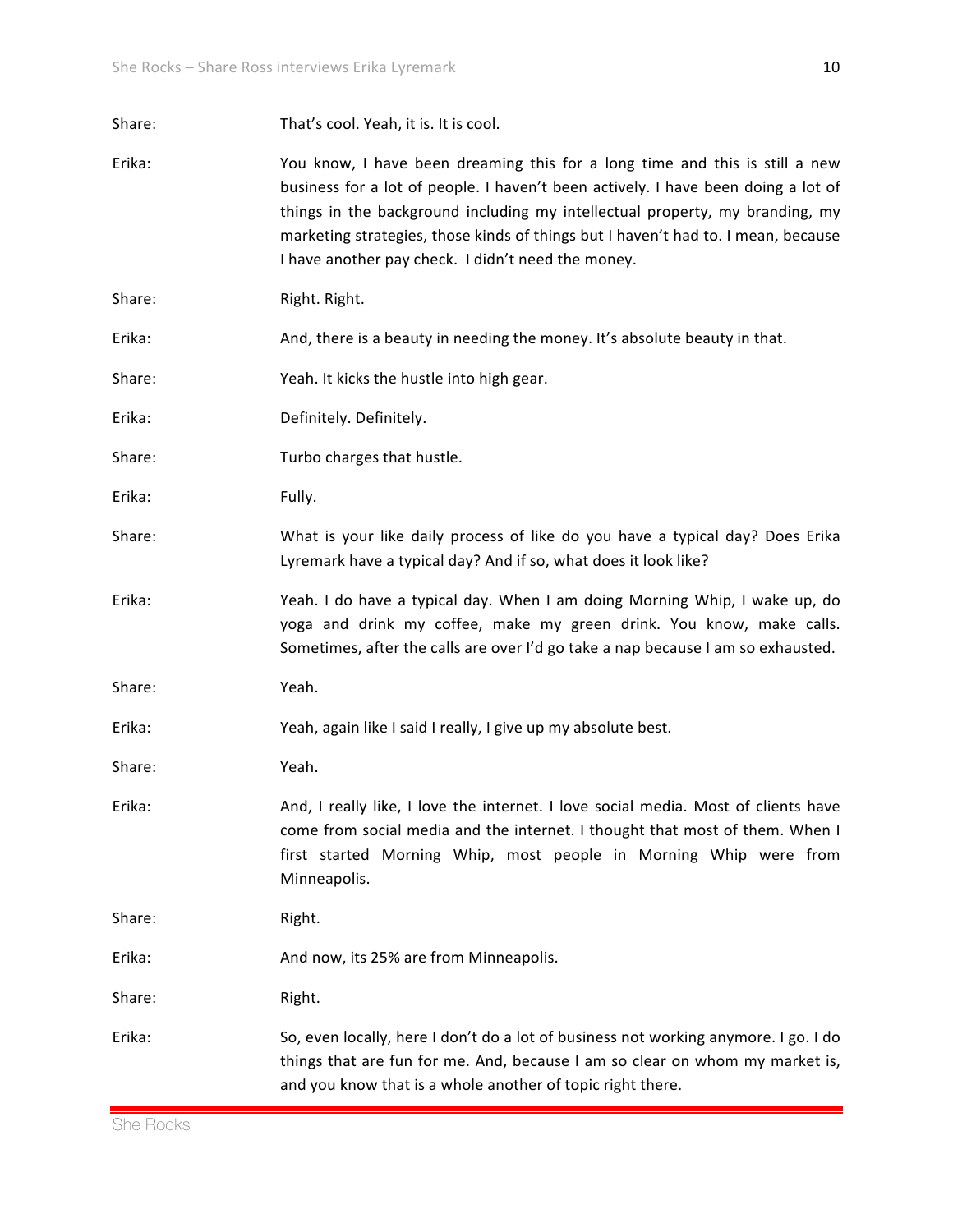| Share:      | Definitely.                                                                                                                                                                                                                                               |
|-------------|-----------------------------------------------------------------------------------------------------------------------------------------------------------------------------------------------------------------------------------------------------------|
| Erika:      | Because I am so clear on whom I market, it is easy for me to market and again it<br>is easy for my Whipsters to talk what my classes, and what I am up to                                                                                                 |
| Share:      | Right. Let's dive in to the target market.                                                                                                                                                                                                                |
| Erika:      | Yeah.                                                                                                                                                                                                                                                     |
| Share:      | At what point did you sit down and say, okay, I need to do an ideal customer<br>avatar, figure out who she is, who is my customer, who is it all about. Obviously,<br>we both think that's important. But describe how that has impact in what you<br>do. |
| Erika:      | Right. So, I had done this. I think it is one of the biggest things I have struggled<br>with in my business which is my target market.                                                                                                                    |
| Share:      | Okay.                                                                                                                                                                                                                                                     |
| Erika:      | I have always. I have never questioned my ability to coach.                                                                                                                                                                                               |
| Share:      | Yeah.                                                                                                                                                                                                                                                     |
| Erika:      | I know how to get things done. Like, if you need something done, I am the girl<br>you will call.                                                                                                                                                          |
| Share:      | Right.                                                                                                                                                                                                                                                    |
| Erika:      | If you need someone to hustle for you, I am the girl you will call.                                                                                                                                                                                       |
| Share:      | So, what is the struggle? Did you think at one point it was men and women? Or<br>did you always know it was women? Or                                                                                                                                     |
| Erika:      | Yeah. And part of it is because I was so comfortable working with man. Again,<br>being a stripper for 9 years that was my market.                                                                                                                         |
| Speaker 2]: | Yeah. It is easy.                                                                                                                                                                                                                                         |
| Erika:      | So, it is very comfortable conversing with man and taking their money.                                                                                                                                                                                    |
| Share:      | And the real estate business.                                                                                                                                                                                                                             |
| Erika:      | And it is all industrial, again all men. So I have been working with men for 20<br>years.                                                                                                                                                                 |
| Share:      | Yes.                                                                                                                                                                                                                                                      |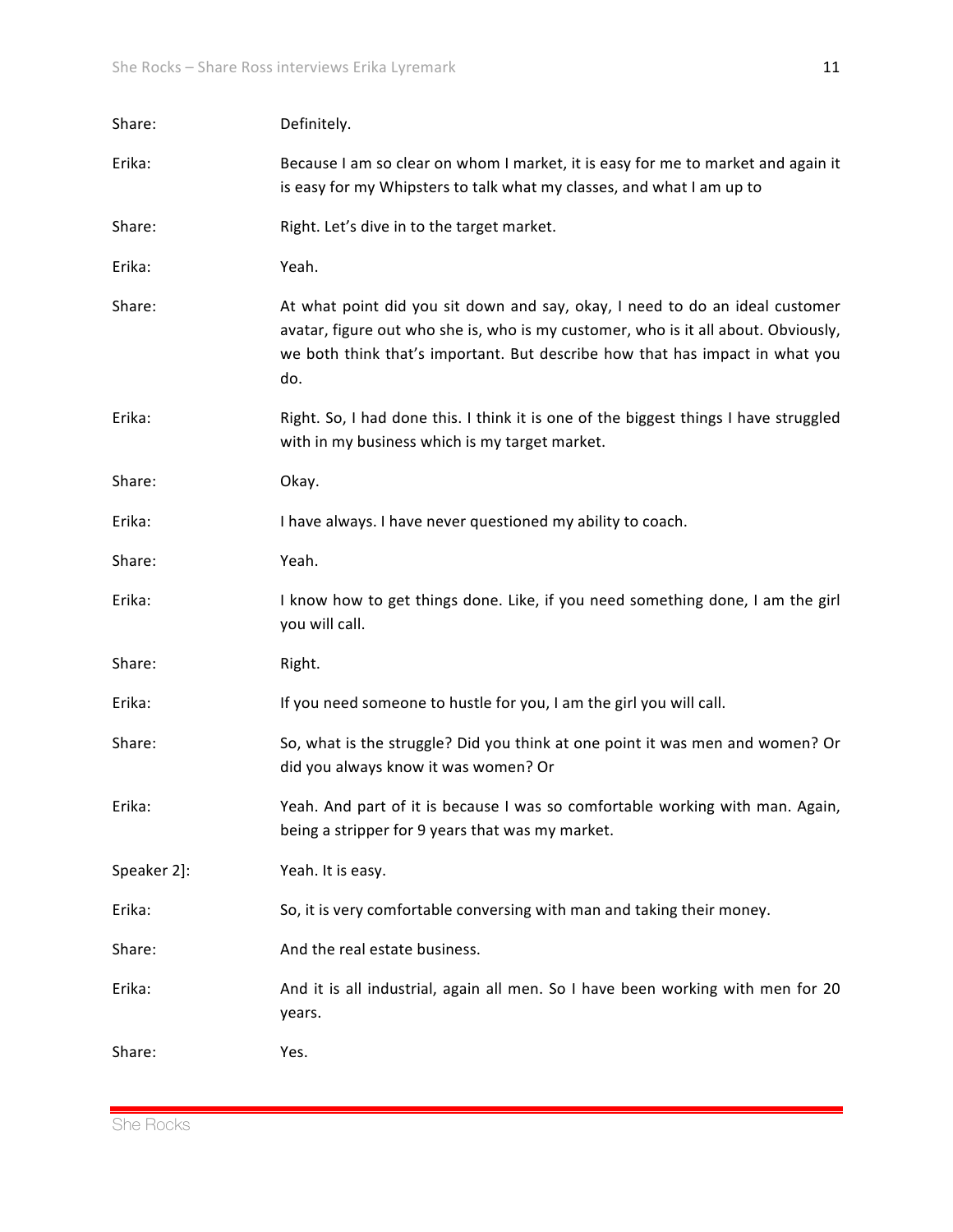| So, again it is very comfortable working with men. I get along with men with<br>great. Absolutely, you know just adorable. But, the problem was that you know.<br>Okay, so coming out about my stripper story. You know my big vision is that I<br>knew. My whole life, I have always known that I am an empire builder, world<br>domination. Do you remember that band the Bell stars?                                                                                                                                                                                                                                  |
|--------------------------------------------------------------------------------------------------------------------------------------------------------------------------------------------------------------------------------------------------------------------------------------------------------------------------------------------------------------------------------------------------------------------------------------------------------------------------------------------------------------------------------------------------------------------------------------------------------------------------|
| Yeah.                                                                                                                                                                                                                                                                                                                                                                                                                                                                                                                                                                                                                    |
| They have a song called world domination on the 80's.                                                                                                                                                                                                                                                                                                                                                                                                                                                                                                                                                                    |
| Yeah.                                                                                                                                                                                                                                                                                                                                                                                                                                                                                                                                                                                                                    |
| Or maybe, how old was I? I was in the $7th$ grade I think or I was really young.                                                                                                                                                                                                                                                                                                                                                                                                                                                                                                                                         |
| I think that was the 80's.                                                                                                                                                                                                                                                                                                                                                                                                                                                                                                                                                                                               |
| It was the 80's. The Bell star's world domination. That was my favourite song. I<br>was like put on my headphones and my walkman, and record player, whatever<br>it was.                                                                                                                                                                                                                                                                                                                                                                                                                                                 |
| It was a prophecy for you.                                                                                                                                                                                                                                                                                                                                                                                                                                                                                                                                                                                               |
| It totally is. I mean I was like, I always know this is how I am wired. And, so I<br>knew that if I was going to do this, I was like okay finally, I am stable in my real<br>estate business. I mean it is solid relationship. I have good relationships with my<br>family. I have good friends. I am ready to really be Erika 100%. And, I always<br>knew that I wanted a big brand. You know, being working locally, I want an<br>international brand. I wanted to be able to travel and go overseas and work and<br>still make money because again when I travel, I get bored. I need job. I need<br>something to do. |
| Yeah.                                                                                                                                                                                                                                                                                                                                                                                                                                                                                                                                                                                                                    |
| So, you know part of the strategy of having my book was really to help me<br>launch my brand and help get my name out there. And also, you know it is an<br>incredible story. It's really fun when you read it. You will. It's really freaking<br>funny.                                                                                                                                                                                                                                                                                                                                                                 |
| I can't wait.                                                                                                                                                                                                                                                                                                                                                                                                                                                                                                                                                                                                            |
| Yeah. Coz I like to have fun. Life is way too serious. Especially business. Business<br>does not need to be so serious.                                                                                                                                                                                                                                                                                                                                                                                                                                                                                                  |
| No. Not at all.                                                                                                                                                                                                                                                                                                                                                                                                                                                                                                                                                                                                          |
| So, what am I talking about?                                                                                                                                                                                                                                                                                                                                                                                                                                                                                                                                                                                             |
|                                                                                                                                                                                                                                                                                                                                                                                                                                                                                                                                                                                                                          |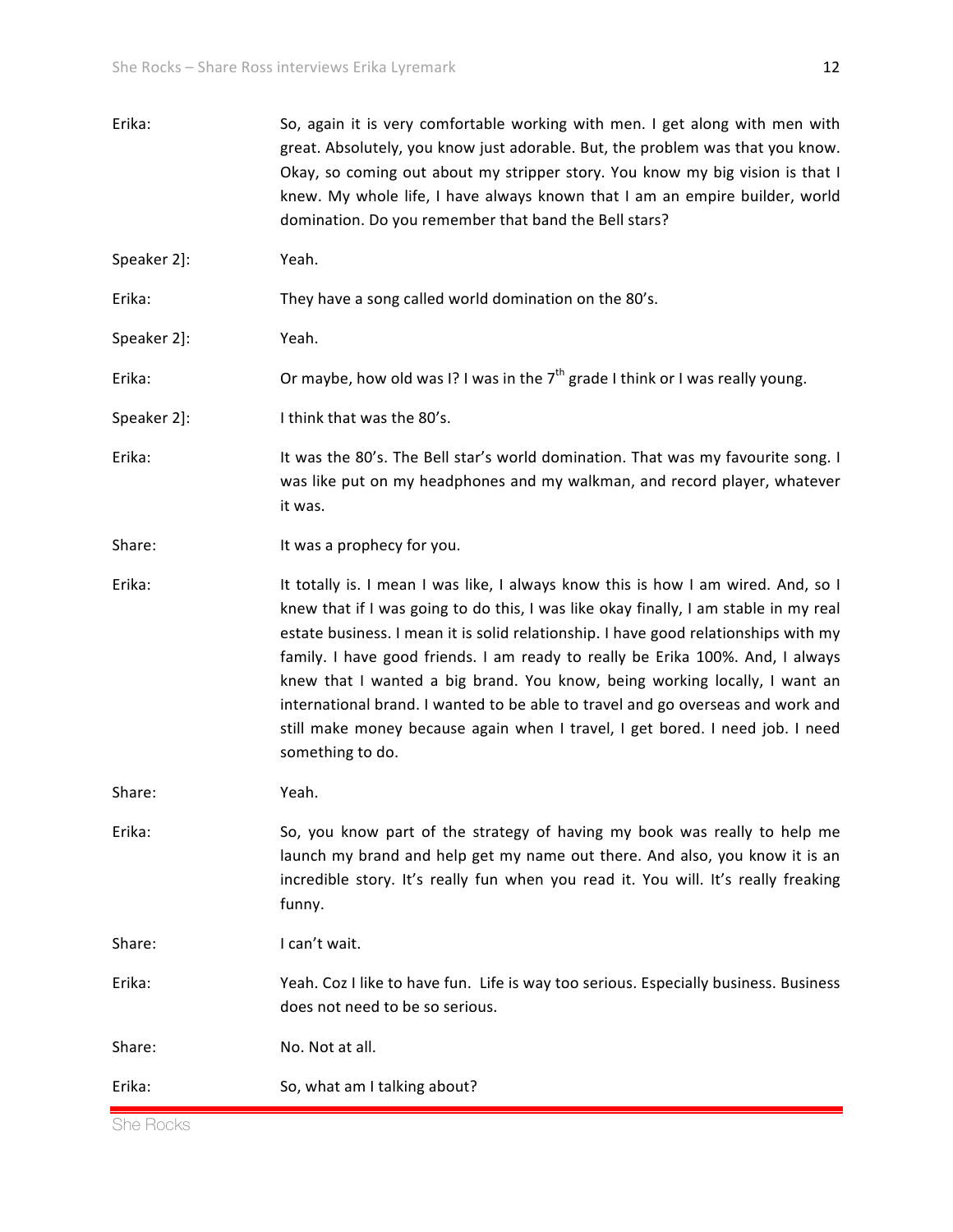- Share: The customer avatar. So, how did you? So, you were working with men and everything was great but you needed to dial that in.
- Erika: I was just working privately with one on one. The majority of people who hired me were attorneys and CPAs. That was my market. And, people who are becoming CPAs are people who become attorneys. They love education. They love to be pushed.

## Share: Right.

Erika: Success is incredibly important to them. So, you know they will e-mail me and say, I have been looking for a coach and they all seem kind of boring and you look like fun and let's get this a whirl. But the problem was is that again in this very kind of corporate structures and with a lot of my clients being male that they weren't telling anybody about me. I was not getting referrals from them. And, I just thought you know I am not a secret. I don't wanna be a secret weapon and I lived most of my life in isolation working in a strip club, or even in my real estate career I was like in this normal area of many apples that I have kind of been hovering in.

Share: Right.

- Erika: And I just thought this was the work for me. And again, part of it was really missing for me is that the spirituality piece of my business, my love with yoga, meditation, really healthy living. I go to shopping. I love to talk about shoes and clothes and handbags and lipstick.
- Share: You were getting to talk about that with attorney?
- Erika: I was not talking about that. So, I made a bold move and I just thought, this is it. Morning Whip is gonna business my market. And again, when I rewrap the book I realize this is part of what I struggled with. It is because I was writing with so many different audiences. Because I was working to please everybody. And, this happens all the time. Especially when people are really creative and they have big hearts like I do. I just wanna help people. Like, that's all I wanna do is to help people.

Share: Right.

Erika: And get paid for that. And, so that is part of the reason I really struggled with that. So, getting clear with my market. And then, once I got so clear, then going back to the book and doing that work and that was easy. I mean I still do my work. Now, I know exactly who my market is. And, then I think it is amazing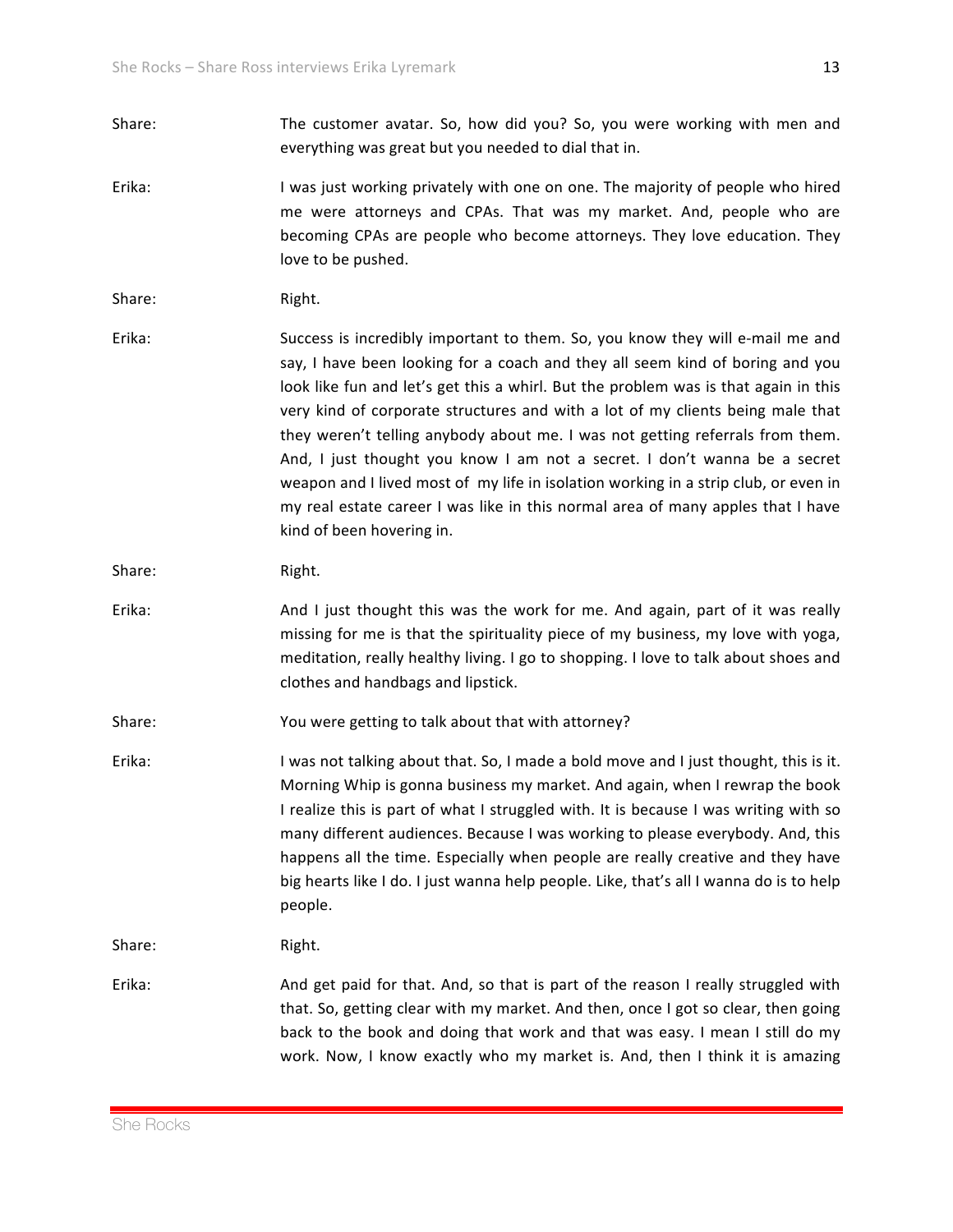|        | because I have six months. I have done 6 Morning Whips this year. Six months<br>of working with my target market very intimately.                                                                                                                                                                                                                                                                                                                                                                                                                                                                                                                                                                                                                                                                                                                                                                                                                                                                                                                                                                                                                                              |
|--------|--------------------------------------------------------------------------------------------------------------------------------------------------------------------------------------------------------------------------------------------------------------------------------------------------------------------------------------------------------------------------------------------------------------------------------------------------------------------------------------------------------------------------------------------------------------------------------------------------------------------------------------------------------------------------------------------------------------------------------------------------------------------------------------------------------------------------------------------------------------------------------------------------------------------------------------------------------------------------------------------------------------------------------------------------------------------------------------------------------------------------------------------------------------------------------|
| Share: | Wow.                                                                                                                                                                                                                                                                                                                                                                                                                                                                                                                                                                                                                                                                                                                                                                                                                                                                                                                                                                                                                                                                                                                                                                           |
| Erika: | And, that I know exactly what they want and exactly what I need to tell them<br>and exactly what pieces they are missing. So, again I shifted some of my pieces. I<br>am so happy. I mean, everything just come together beautifully.                                                                                                                                                                                                                                                                                                                                                                                                                                                                                                                                                                                                                                                                                                                                                                                                                                                                                                                                          |
| Share: | That's right.                                                                                                                                                                                                                                                                                                                                                                                                                                                                                                                                                                                                                                                                                                                                                                                                                                                                                                                                                                                                                                                                                                                                                                  |
| Erika: | Because I have been patient. And, you know I ask a lot of the work.                                                                                                                                                                                                                                                                                                                                                                                                                                                                                                                                                                                                                                                                                                                                                                                                                                                                                                                                                                                                                                                                                                            |
| Share: | That's wonderful.                                                                                                                                                                                                                                                                                                                                                                                                                                                                                                                                                                                                                                                                                                                                                                                                                                                                                                                                                                                                                                                                                                                                                              |
| Erika: | The target market is incredibly important. And, this is kind of ironic that in my<br>Morning Whip class 2 months ago, I added a thing called business. What is it?<br>Business bomb shell bonus work shop. Sorry, that is a lot of ease.                                                                                                                                                                                                                                                                                                                                                                                                                                                                                                                                                                                                                                                                                                                                                                                                                                                                                                                                       |
| Share: | Business bomb shell bonus work shop. Okay, I got it.                                                                                                                                                                                                                                                                                                                                                                                                                                                                                                                                                                                                                                                                                                                                                                                                                                                                                                                                                                                                                                                                                                                           |
| Erika: | Okay. So, because one of the things that I have seen was missing is some really<br>basic structures in business that you need to go through first.                                                                                                                                                                                                                                                                                                                                                                                                                                                                                                                                                                                                                                                                                                                                                                                                                                                                                                                                                                                                                             |
| Share: | Right.                                                                                                                                                                                                                                                                                                                                                                                                                                                                                                                                                                                                                                                                                                                                                                                                                                                                                                                                                                                                                                                                                                                                                                         |
| Erika: | Before you craft your offerings, before you do anything. This is pre-branding,<br>pre-marketing, pre-everything.                                                                                                                                                                                                                                                                                                                                                                                                                                                                                                                                                                                                                                                                                                                                                                                                                                                                                                                                                                                                                                                               |
| Share: | Right.                                                                                                                                                                                                                                                                                                                                                                                                                                                                                                                                                                                                                                                                                                                                                                                                                                                                                                                                                                                                                                                                                                                                                                         |
| Erika: | Each time you're gonna start a business, you need to come to these workshops.<br>And, one thing is about clearing your target market and I talk a lot about<br>psychographics. And, my philosophy is that you created business that is your<br>dream business and you put you at the center. You are the center of your<br>business. So, the sun and everything in your business is going to be revolved<br>around you. Because, when you do that, the sun has a ton of energy. And when<br>you work side of about what you are doing, when you can stand behind what is<br>it that you're doing, you will radiate, and radiate, and radiate, and you will<br>propel all of those other moving pieces and people will be attracted to you<br>because they will want your shininess. They will want your sparkle. They will<br>want your confidence. They will want to see what you're up to. And that is part<br>of the psychographics. It is not about will if it is viable. It is about trusting and it<br>is about I am going to make this the most kick ass business. It's gonna revolve<br>around my desires and how I love to deliver things. And then as you do that of |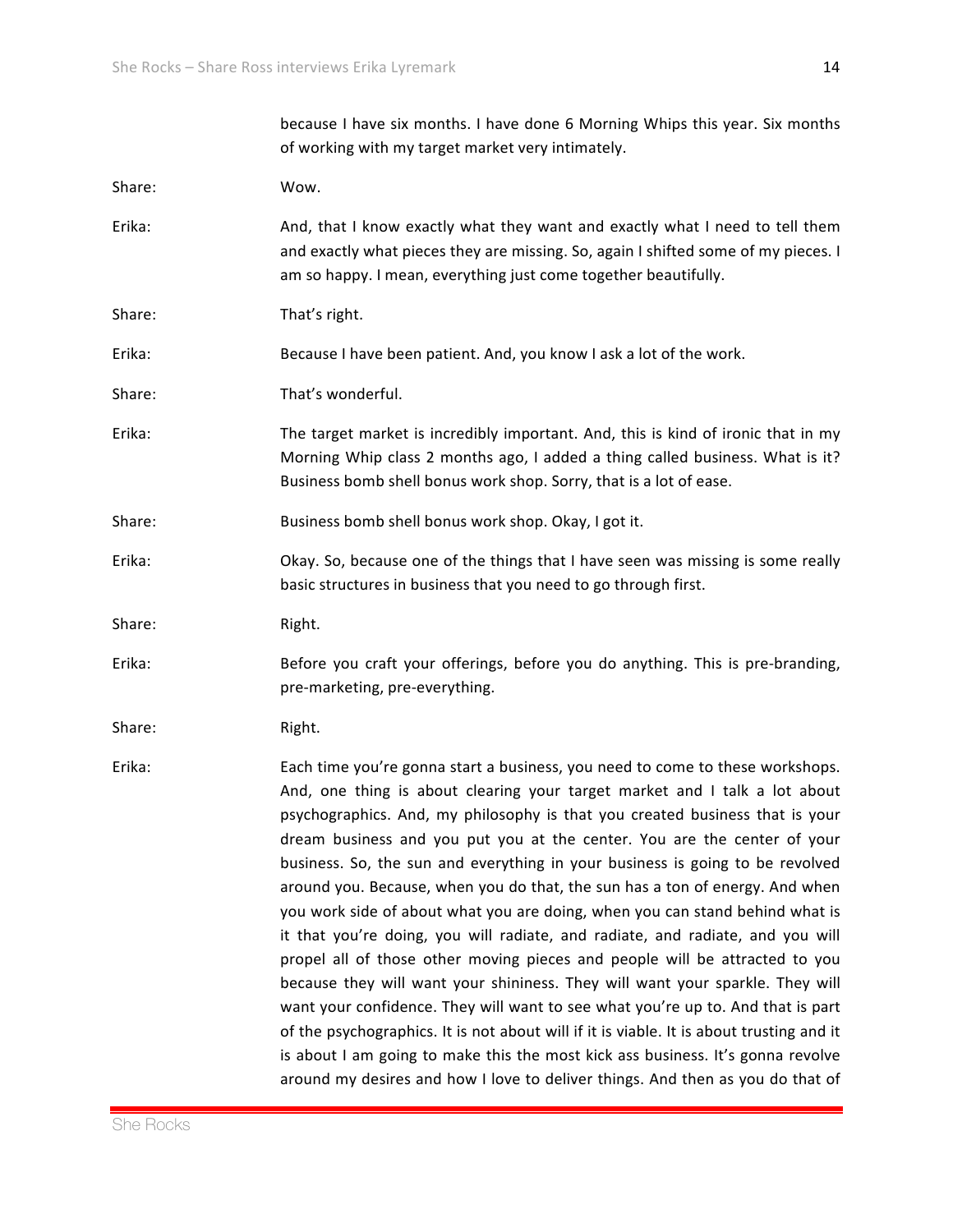|        | what's working and what's not working. Because you can't see everything that<br>works.                                                                                                                                                                                                                                                                                                                                                                                  |
|--------|-------------------------------------------------------------------------------------------------------------------------------------------------------------------------------------------------------------------------------------------------------------------------------------------------------------------------------------------------------------------------------------------------------------------------------------------------------------------------|
| Share: | Right.                                                                                                                                                                                                                                                                                                                                                                                                                                                                  |
| Erika: | And so, when I had crafted this psychographic work sheets, what I realized as I<br>was going back through my old materials, is that I had crafted these<br>psychographics 4 years ago.                                                                                                                                                                                                                                                                                  |
| Share: | You're kidding. For what purpose?                                                                                                                                                                                                                                                                                                                                                                                                                                       |
| Erika: | Just, because I am a geek.                                                                                                                                                                                                                                                                                                                                                                                                                                              |
| Share: | Wow.                                                                                                                                                                                                                                                                                                                                                                                                                                                                    |
| Erika: | And, I did not think that it is possible for me to work with such amazing people.<br>That I would have so much in common with and I knew that again to grow my<br>business that I am getting referrals. So, last fall, I made a decision that I wanted<br>to work with clients that I would go shopping with, that I would go a happy hour<br>with that I will vacation with. That when I went to visit parts of the world that I<br>want to connect with and see them. |
| Share: | That's great.                                                                                                                                                                                                                                                                                                                                                                                                                                                           |
| Erika: | Clients that I would be like here's my cell phone number and they can call me<br>whenever.                                                                                                                                                                                                                                                                                                                                                                              |
| Share: | Yeah. Well that's fantastic. What do you think is like the most important thing<br>you learned about running your own business, that you wish you could go back<br>in time and tell yourself, that's number of years ago.                                                                                                                                                                                                                                               |
| Erika: | You know because I have seen these patterns in myself. I do not know if there is<br>anything that I will tell myself. I know that, I called it the vertical shift. So when, I<br>quit dancing it was the most scariest times in my life.                                                                                                                                                                                                                                |
| Share: | Right.                                                                                                                                                                                                                                                                                                                                                                                                                                                                  |
| Erika: | Because I was leaving this life that I have had for 9 years and I did not know<br>where the money is going to come in. And, I took a huge leap of faith. I was<br>running out of money. I was selling everything that I owned to make it happen<br>but I knew I had to do it. And, it is interesting that you asked that question<br>because I was watching Oprah has a soul Sunday class or thing that she does.                                                       |
| Share: | Right.                                                                                                                                                                                                                                                                                                                                                                                                                                                                  |

course, getting feedback from your clients, what they like, what they don't like,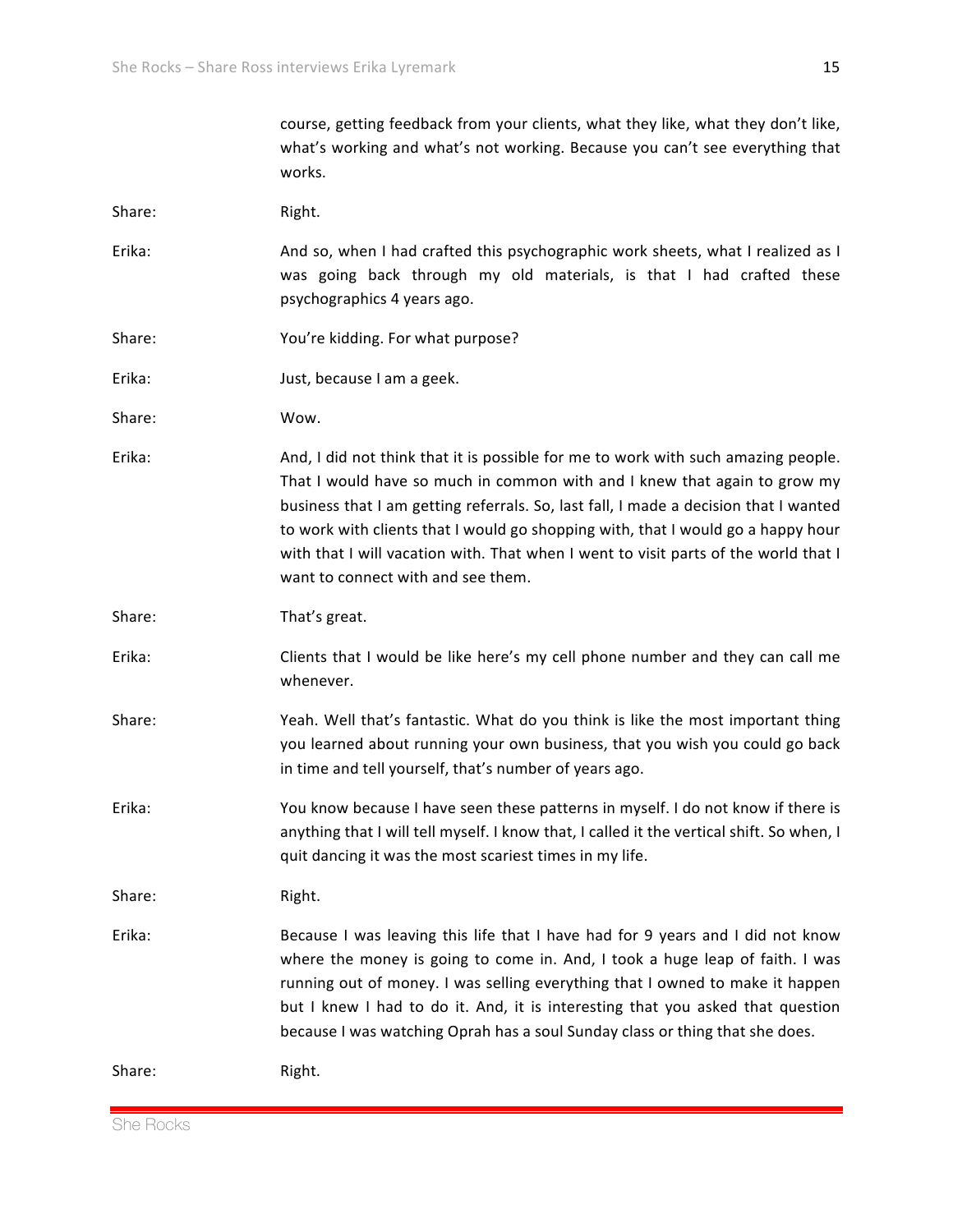| Erika: | So, I was watching a rerun of it and there is a, anyway I won't quote these things<br>I would probably screw it out. That there was a pilot back in the like time when<br>people started flying. The first pilot to break this sound barrier.                                                                                                                                                                                           |
|--------|-----------------------------------------------------------------------------------------------------------------------------------------------------------------------------------------------------------------------------------------------------------------------------------------------------------------------------------------------------------------------------------------------------------------------------------------|
| Share: | Okay.                                                                                                                                                                                                                                                                                                                                                                                                                                   |
| Erika: | When he landed, they said what is that like and he said the cockpit gets the<br>most shaky right before you break the sound barrier.                                                                                                                                                                                                                                                                                                    |
| Share: | Wow.                                                                                                                                                                                                                                                                                                                                                                                                                                    |
| Erika: | That is what I have experienced physically. Every time I am to manifest<br>something huge.                                                                                                                                                                                                                                                                                                                                              |
| Share: | Yeah.                                                                                                                                                                                                                                                                                                                                                                                                                                   |
| Erika: | I am shaking. My heart is racing. I want to throw up. I can't sleep. I am nervous.<br>But I know there is no turning back. None. And so, pushing yourself through that<br>because we don't know where the finish line is until we're there. Just the same<br>with marathon runners. You know, they're shaking. This is where most people<br>give up. That is why we see businesses not being successful because most<br>people give up. |
| Share: | Right.                                                                                                                                                                                                                                                                                                                                                                                                                                  |
| Erika: | Before they are ready to.                                                                                                                                                                                                                                                                                                                                                                                                               |
| Share: | It almost sounds that there's a little bit of that not so much facing the fear<br>because some of that is going to be fear but sort of.                                                                                                                                                                                                                                                                                                 |
| Erika: | Right.                                                                                                                                                                                                                                                                                                                                                                                                                                  |
| Share: | Embracing that fear.                                                                                                                                                                                                                                                                                                                                                                                                                    |
| Erika: | Yeah, and just knowing that that is the natural order of things.                                                                                                                                                                                                                                                                                                                                                                        |
| Share: | Yeah.                                                                                                                                                                                                                                                                                                                                                                                                                                   |
| Erika: | Just like having a baby. I haven't had a baby. But for women who have a baby,<br>the most painful, the most fear is when you're having the baby.                                                                                                                                                                                                                                                                                        |
| Share: | Yeah, right. And what about you? When there is a tough moment or things<br>feeling a little bit rough or challenging. What do you turn to? Do you have a<br>mantra? Do you have a person that you turn to? Or you know, what is your<br>thing that makes you go okay I know I can do this. How do you get through it?                                                                                                                   |
| Erika: | Grey Goose Vodka.                                                                                                                                                                                                                                                                                                                                                                                                                       |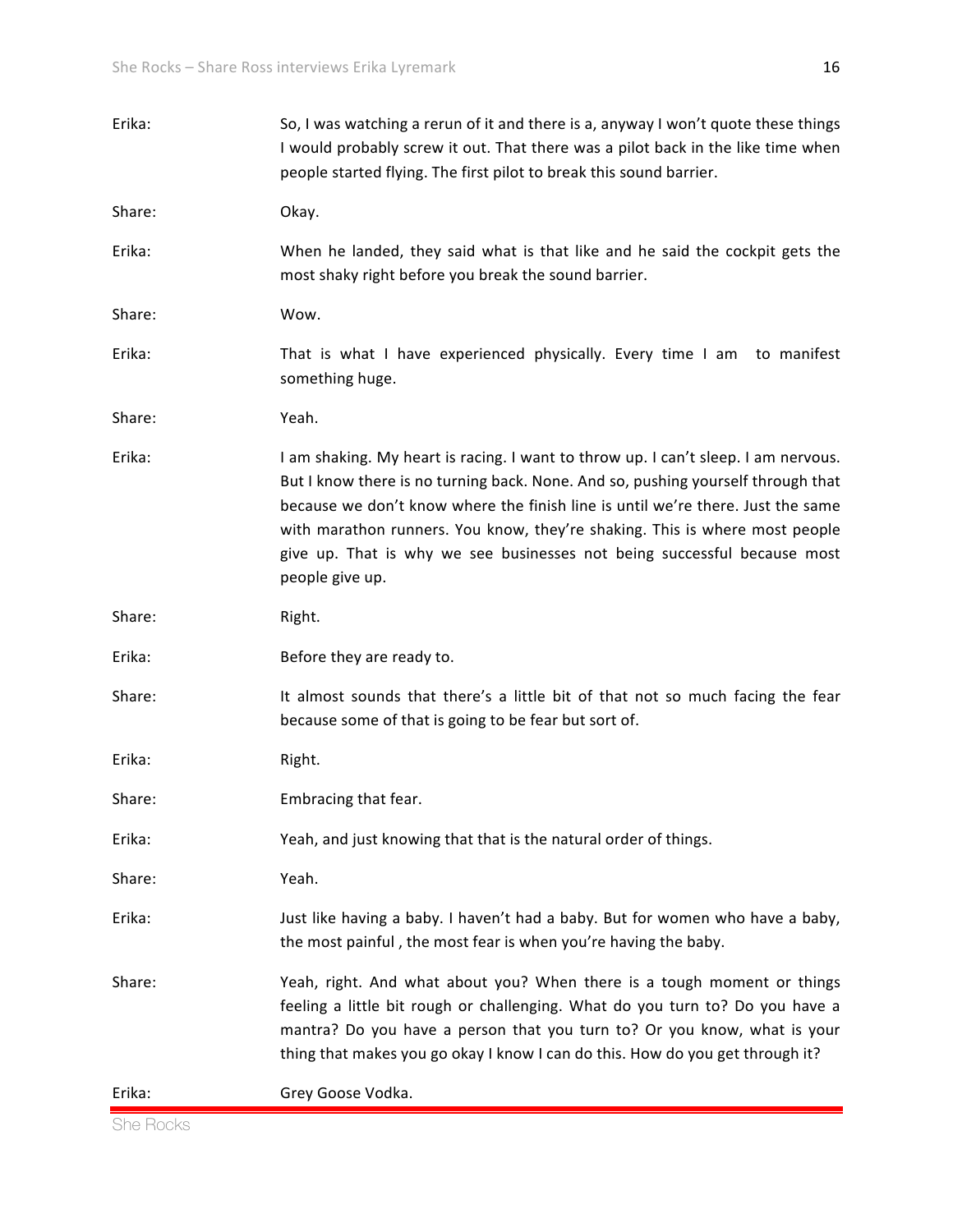| Share: | Straight up or on the rocks darling?                                                                                                                                                                                                                                                                                               |
|--------|------------------------------------------------------------------------------------------------------------------------------------------------------------------------------------------------------------------------------------------------------------------------------------------------------------------------------------|
| Erika: | Straight up please. I mean, my whole life. I have built my whole life around<br>supporting me. Again, it's that sun thing.                                                                                                                                                                                                         |
| Share: | Yes.                                                                                                                                                                                                                                                                                                                               |
| Erika: | And so part of it Morning Whip again is like I show up and here are my three<br>things I am working on this month.                                                                                                                                                                                                                 |
| Share: | Right.                                                                                                                                                                                                                                                                                                                             |
| Erika: | And I hold myself very accountable.                                                                                                                                                                                                                                                                                                |
| Share: | Right.                                                                                                                                                                                                                                                                                                                             |
| Erika: | To do these things. I believe in public declarations within a supportive<br>community that are going to hold you accountable. Say, again I am launching my<br>book. I am gonna launch my book. We are checking in the launching in Vegas. I<br>have no idea how this is gonna happen. I don't even have people over for<br>dinner. |
| Share: | That's gonna be huge.                                                                                                                                                                                                                                                                                                              |
| Erika: | Oh crap. Crap. Crap.                                                                                                                                                                                                                                                                                                               |
| Share: | So, you made the declaration that you're just gonna do it.                                                                                                                                                                                                                                                                         |
| Erika: | Yeah.                                                                                                                                                                                                                                                                                                                              |
| Share: | So, it sounds like when things are rough, you just turn to your community and<br>just go I know I gotta do this.                                                                                                                                                                                                                   |
| Erika: | Yeah, and that's why community is so important and that's why I have built my<br>business so that community comes with that.                                                                                                                                                                                                       |
| Share: | Right.                                                                                                                                                                                                                                                                                                                             |
| Erika: | So, when someone comes to Morning Whip, they show up and they have you<br>know 25, 30, 40 other women who are going to support you and again we are<br>very intimate group and very, very close and there is no hierarchy. Nobody is<br>above anybody else.                                                                        |
| Share: | Right. In terms of Daily Whip and Morning Whip, do you see yourself and this is<br>just a personal question for me that I am curious about, do you see yourself<br>taking this to the speaking arena because you are gonna have a book coming<br>out.                                                                              |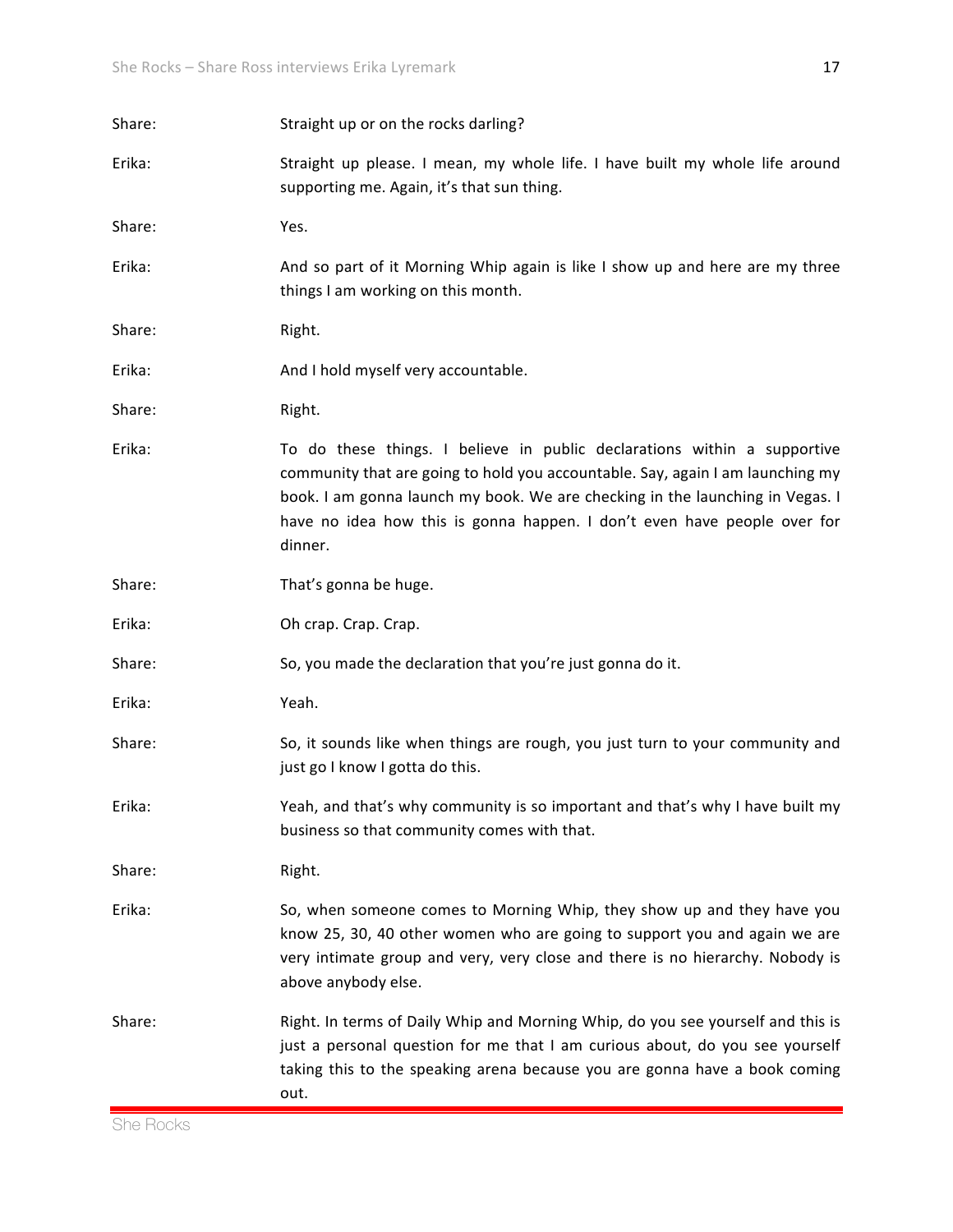| Erika: | Yes.                                                                                                                                                                                                                                                                              |
|--------|-----------------------------------------------------------------------------------------------------------------------------------------------------------------------------------------------------------------------------------------------------------------------------------|
| Share: | So, do you see yourself coming out speaking? Are you speaking now or is that<br>something in your future?                                                                                                                                                                         |
| Erika: | What I would like to do and I thought about this is right now in this period of my<br>life, I am not that excited about speaking. I have never been that excited about<br>speaking. I love being on stage though. And so, what I am working on is I want<br>to do live whippings. |
| Share: | That would be great.                                                                                                                                                                                                                                                              |
| Erika: | Yeah.                                                                                                                                                                                                                                                                             |
| Share: | Yeah.                                                                                                                                                                                                                                                                             |
| Erika: | Because again, I don't like preparing for things sometimes. I like to be<br>spontaneous and I know I do my best when I am spontaneous.                                                                                                                                            |
| Share: | That's interactive with the audience.                                                                                                                                                                                                                                             |
| Erika: | Yes.                                                                                                                                                                                                                                                                              |
| Share: | They are going to get very engaged.                                                                                                                                                                                                                                               |
| Erika: | Yeah. And I think when you do that kind of thing, people learn from that. And<br>they are like, Oh my God! Did she just say that? I can't believe she just said that<br>to that person.                                                                                           |
| Share: | Yeah.                                                                                                                                                                                                                                                                             |
| Erika: | Oh my God I can't believe that person just said that about themselves. It is like I<br>have no idea she was feeling like that.                                                                                                                                                    |
| Share: | Right.                                                                                                                                                                                                                                                                            |
| Erika: | And that is what I would like my thing to be is to do the live whippings. Because<br>again, what I do for my prep time is yoga, meditation, making sure that I'm on<br>my game energetically and then I show up. I don't have to.                                                 |
| Share: | Yes. You don't have to memorize.                                                                                                                                                                                                                                                  |
| Erika: | The purpose of my job. I don't have to memorize all these things.                                                                                                                                                                                                                 |
| Share: | Right. I understand where you're coming from. You referenced that you love to<br>help people and you love to help orphans. I always try to find out what it is that<br>you are committed to. Like if you have to do this for the next 10 years without                            |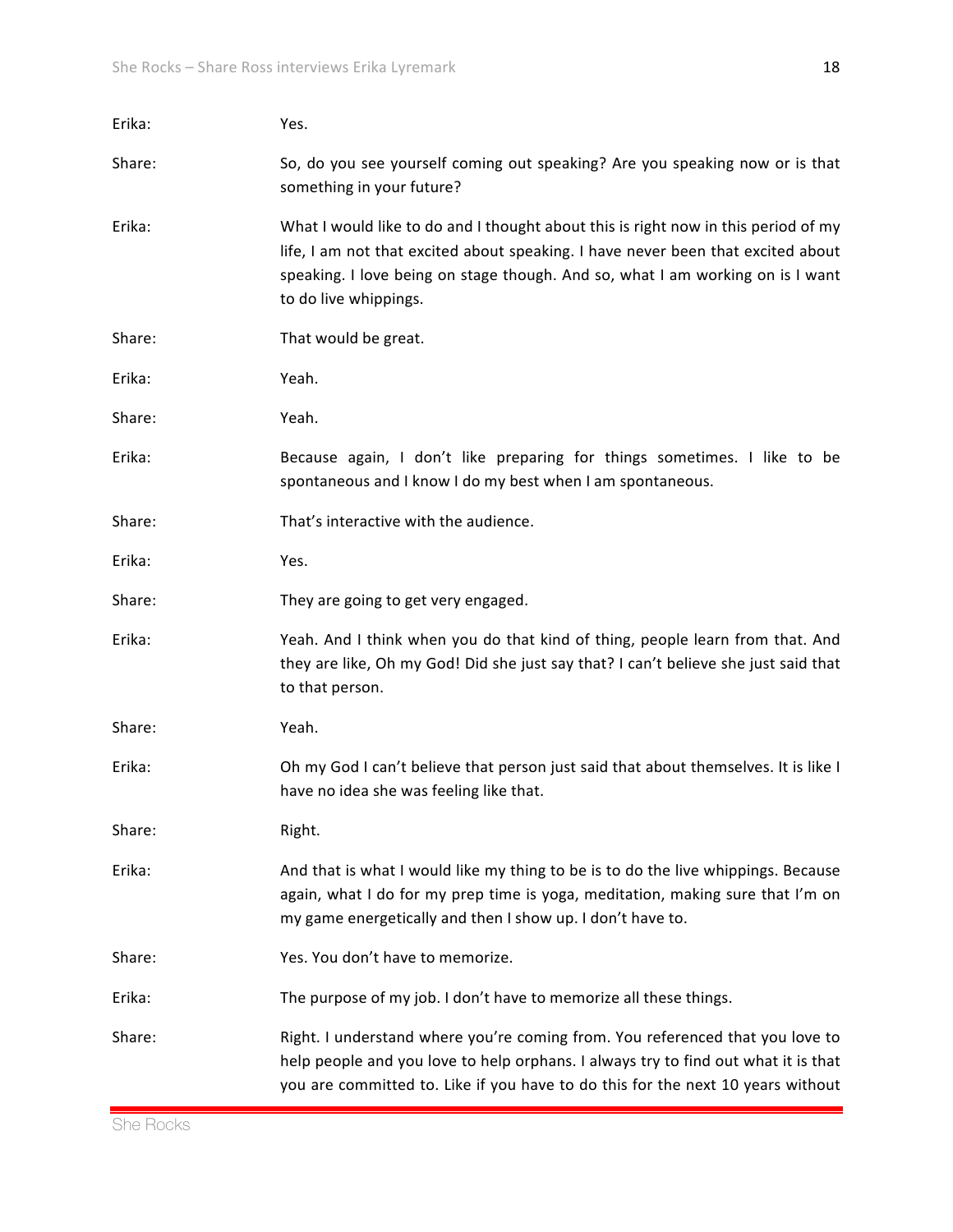|        | getting paid, how would you describe it? Would you say, I am committed to<br>helping people. Helping people with what? Can you like narrow that down to<br>what it is that drives you?                                                                                                                                                                                                                                                                                                                                                                                             |
|--------|------------------------------------------------------------------------------------------------------------------------------------------------------------------------------------------------------------------------------------------------------------------------------------------------------------------------------------------------------------------------------------------------------------------------------------------------------------------------------------------------------------------------------------------------------------------------------------|
| Erika: | I would do the exact same thing that I am doing.                                                                                                                                                                                                                                                                                                                                                                                                                                                                                                                                   |
| Share: | I figured that.                                                                                                                                                                                                                                                                                                                                                                                                                                                                                                                                                                    |
| Erika: | The exact same thing. Here is why it works for me. Again, I put Whipsters first.<br>This is about them and any of one who will tell you that I work my ass off for<br>them. I gave them all my best ideas.                                                                                                                                                                                                                                                                                                                                                                         |
| Share: | Right.                                                                                                                                                                                                                                                                                                                                                                                                                                                                                                                                                                             |
| Erika: | I concept business strategies for them. I concept products, products names.<br>Again, it is just like if something comes to me, I give it to them. Like, when<br>you're in Morning Whip you get to borrow my brain.                                                                                                                                                                                                                                                                                                                                                                |
| Share: | Yeah.                                                                                                                                                                                                                                                                                                                                                                                                                                                                                                                                                                              |
| Erika: | And, so it is being of service. And not just in the business and is that I have been<br>told that my Morning Whip class, it is not nuts and bolts. It is blood and soul.                                                                                                                                                                                                                                                                                                                                                                                                           |
| Share: | Oh, that's beautiful.                                                                                                                                                                                                                                                                                                                                                                                                                                                                                                                                                              |
| Erika: | So, when you understand what you're really up to and you understand the<br>backend piece of it, the inner piece of it, you are really clear what moves to<br>make.                                                                                                                                                                                                                                                                                                                                                                                                                 |
| Share: | Right.                                                                                                                                                                                                                                                                                                                                                                                                                                                                                                                                                                             |
| Erika: | And this is what happens that people gets so bugged down of information or<br>anything the next guru or the next coach is gonna save them. And of course, I<br>love coaching. I spend money and coaches myself but I don't do it as a piece to<br>save me, I do it as a piece to help me play my game better and help me get on<br>the game bigger and give that support. So, a lot of people are running around<br>looking for that next program to save them or they become addicted to<br>coaching programs or info products, etcetera, etcetera and are not doing the<br>work. |
| Share: | Do you think that's really prevalent right now with economy and the backward<br>slide?                                                                                                                                                                                                                                                                                                                                                                                                                                                                                             |
| Erika: | Huge.                                                                                                                                                                                                                                                                                                                                                                                                                                                                                                                                                                              |
| Share: | Yeah, people looking for definite measures.                                                                                                                                                                                                                                                                                                                                                                                                                                                                                                                                        |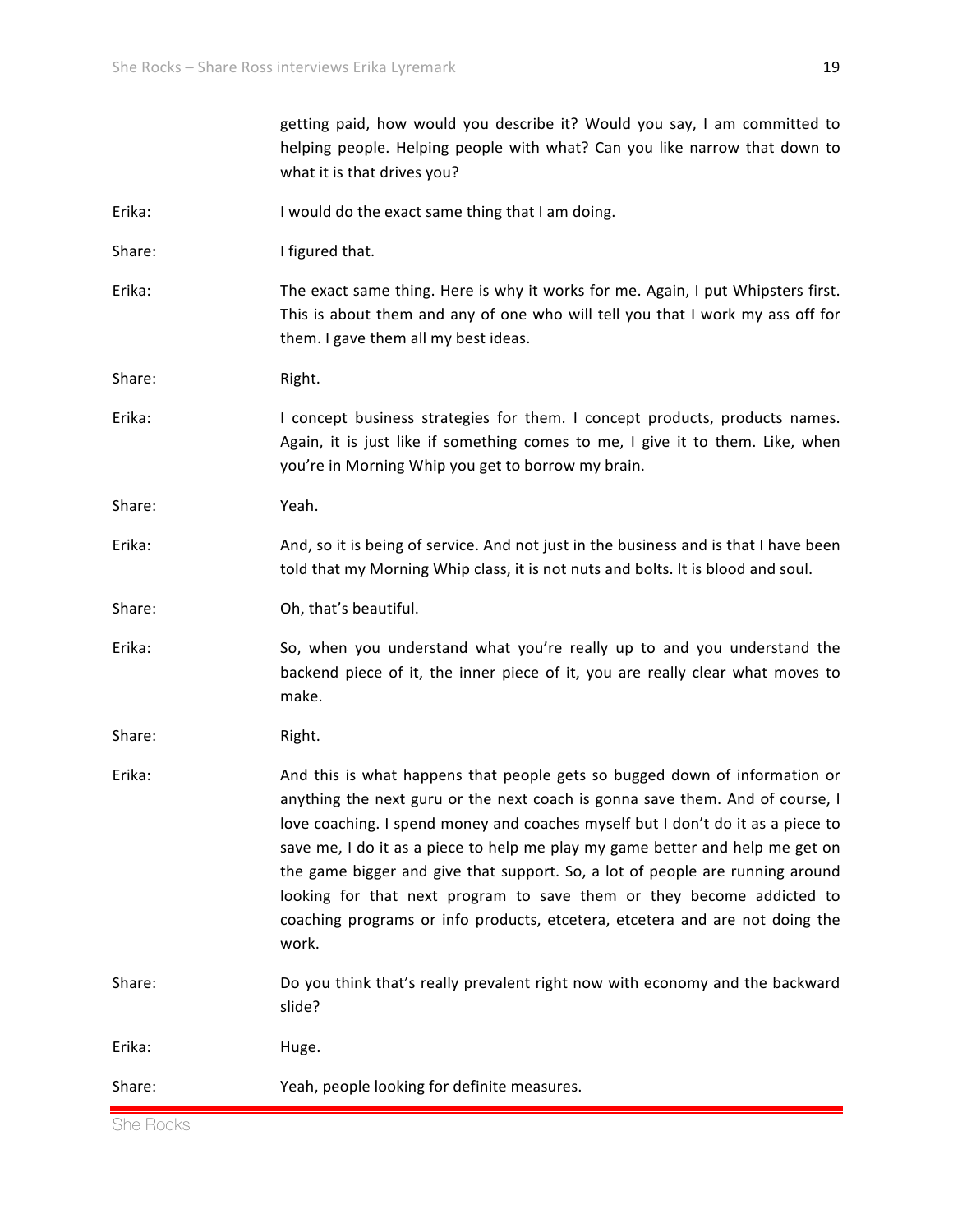| Erika: | And people are afraid to make a move. And, I saw part of what was my impetus<br>for writing my book, Think like a Stripper, is the confidence crisis that we had in<br>2008.                                                                                                                                      |
|--------|-------------------------------------------------------------------------------------------------------------------------------------------------------------------------------------------------------------------------------------------------------------------------------------------------------------------|
| Share: | Yes.                                                                                                                                                                                                                                                                                                              |
| Erika: | And there is. I mean I am not an economist, so don't quote me on this. There is<br>trillions of dollars, I just go by what my dad tells me. There are trillions of dollars<br>sitting out there that is not moving.                                                                                               |
| Share: | Right.                                                                                                                                                                                                                                                                                                            |
| Erika: | And any time something is stagnant, we have a problem.                                                                                                                                                                                                                                                            |
| Share: | Yeah.                                                                                                                                                                                                                                                                                                             |
| Erika: | So we need to get things moving.                                                                                                                                                                                                                                                                                  |
| Share: | Yes.                                                                                                                                                                                                                                                                                                              |
| Erika: | And this is part of what I am up to at Morning Whip is to help women build their<br>business confidence, their clarity, and their commitment so they can get their<br>businesses moving because when they get their own economies moving, it is a<br>ripple effect.                                               |
| Share: | Yes.                                                                                                                                                                                                                                                                                                              |
| Erika: | Everybody wins. When they're making money, everybody wins.                                                                                                                                                                                                                                                        |
| Share: | Definitely.                                                                                                                                                                                                                                                                                                       |
| Erika: | Oh my Morning Whip, why this works.                                                                                                                                                                                                                                                                               |
| Share: | Yeah.                                                                                                                                                                                                                                                                                                             |
| Erika: | Because it is service. It is all the things that I love. So, again, like when you come<br>to Morning Whip you get my                                                                                                                                                                                              |
|        | brain. I'm constantly reading. I'm constantly educating myself. I have this incredible<br>ability to notice patterns and to package things and to put spin on things that - and<br>creating metaphors and stories and helping people understand things that they hadn't<br>seen that before. And it's really fun. |
| Share: | Yeah, and that's a gift. That's definitely a gift. I'd love to know what ultimate success<br>looks like to you. What does the absolute, ultimate success look like to you?                                                                                                                                        |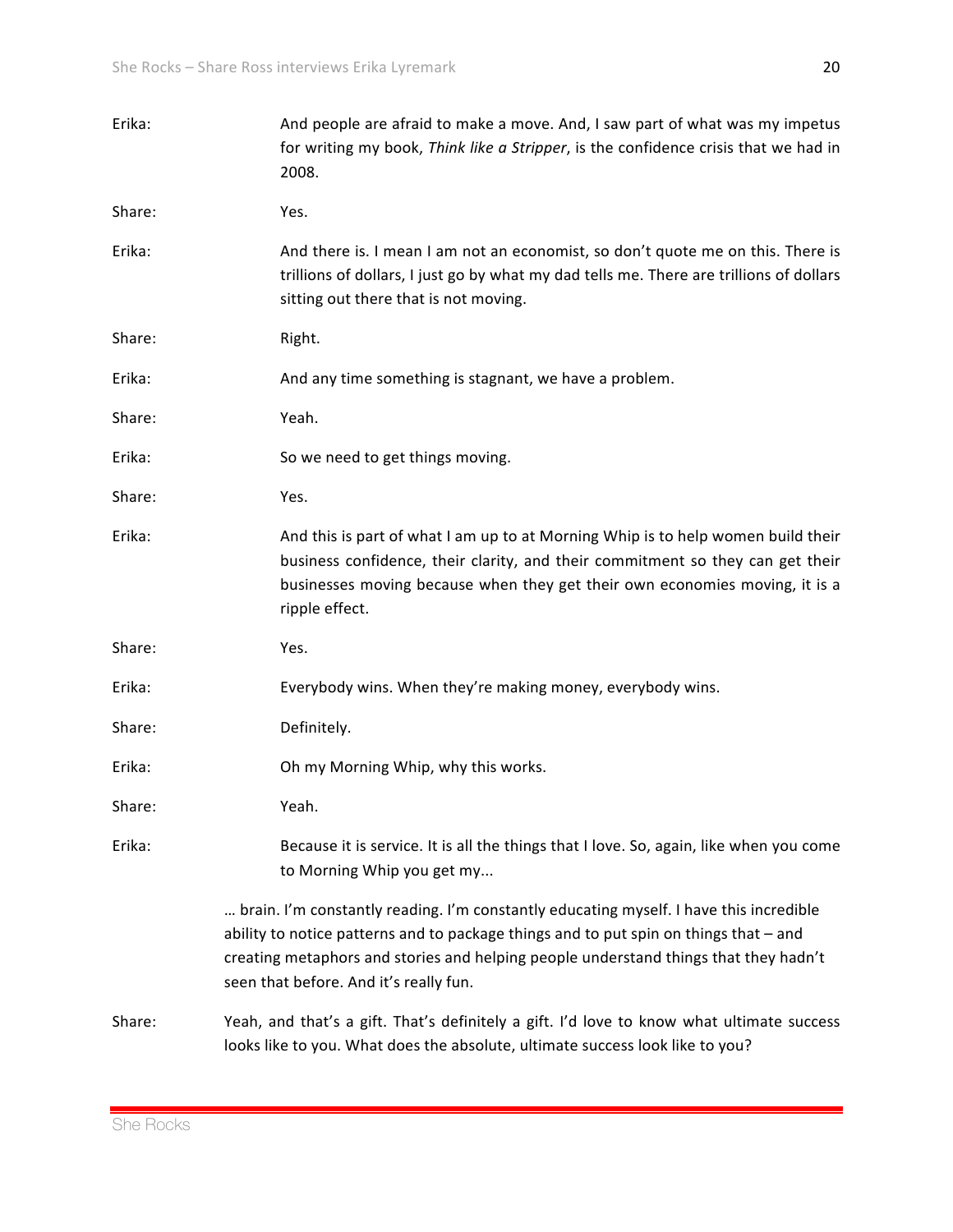- Erika: It is, I'd have to say I feel it. I hear, I feel it. I feel like I'm ultimately successful. I'm almost 41. I'm incredibly healthy. I look amazing. I take very good care of myself, incredible relationships. I've got a wonderful husband, a wonderful family. And I love what I'm doing and I'm making money off it. I love who I am. This is it! It doesn't get better than this.
- Share: That's wonderful. That's beautiful.
- Erika: But, before the world, again  $I -$  when I think about growing my business, I can stay exactly as I am, I can stay very cozy and comfy and this really fun lifestyle. But I know that I'm not being of service if I don't go bigger. So 2012 is my year to plant my seeds, to lay my groundwork, to tie up loose ends so that 2013 I can re-structure my business and make it more available to the masses in a way that still delivered that works. Because again coaches who have coaching programs where there's 200 or 300, you're not going to get the same level of service.
- Share: Right.
- Erika: And that's important to me that everybody walks away and they got what they came for. And they understand, and they're at a new place, a new level-- I call it 'levelling-up' in their business.
- Share: That's wonderful. Ok, I have one more question and then we can talk about anything that you'd like to.
- Erika: Yeah.
- Share: And that is simply, in your years of coaching women entrepreneurs, is there one thing that you see repeatedly that you would like to say, "Ok, look, there's this one thing that you all have this problem with. Here's what it is and here's what you got to do about it." Is there one thing that's just so common with everybody.
- Erika: Yes, it's paying attention to what everybody else is doing and not focusing on you. So I had this experience when I worked in a strip club because when you work in a strip club, you work with all your competitors in this exact same room. It's like being in an aquarium and you can see what everybody is doing, who's making money. And at the clubs, because they made money on each dance that we gave, they would have a tally sheet up at the bar and you can walk up there and like 'where am I in the race? Oh, I'm the number 1 girl. Wow, I really suck tonight.' So not so much the healthiest piece. Sometimes if you are somebody who paid attention to everybody else—I realize that part of my success in the club is I need to, the tip is called 'strap on your blinders'. So I literally need to like shut – no, not like this --that'll be strap on your blindfold. But just like this –tunnel-vision and focus.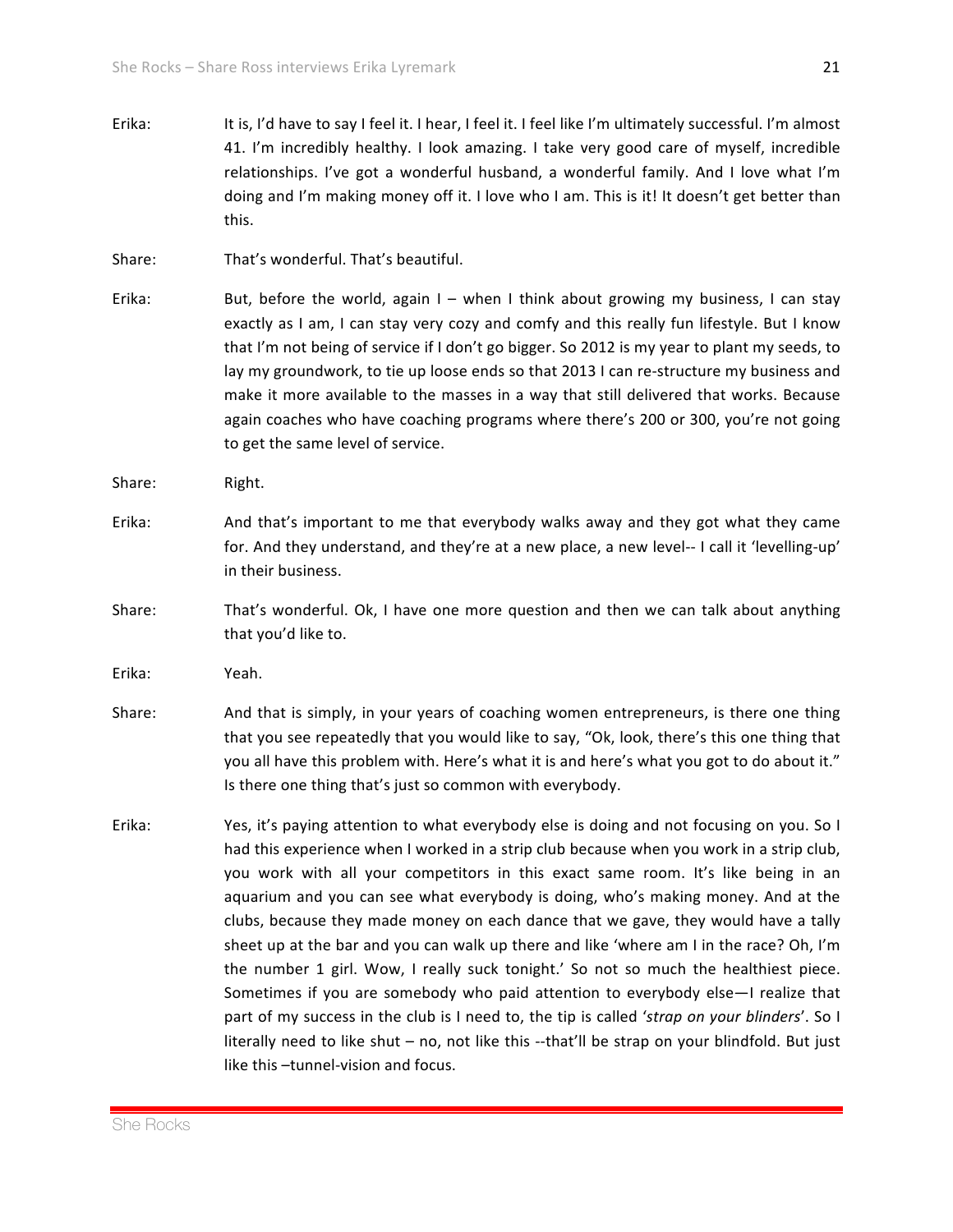|        | Don't pay attention to what everybody else is doing. There's a time for that. I think it's<br>good to see what your competitors are up to because again sometimes they have great<br>ideas. So you don't want to like live in complete isolation. But when it comes to-I say<br>for inspiration, look around. For creativity and making money, look in.                                                                          |
|--------|----------------------------------------------------------------------------------------------------------------------------------------------------------------------------------------------------------------------------------------------------------------------------------------------------------------------------------------------------------------------------------------------------------------------------------|
| Share: | That's great. That's really interesting. It's something that I've definitely fallen prey to. I'd<br>go to somebody's website and I'd say 'Oh, they're doing exactly what I want to do. Why<br>should I even bother? Blah-blah-blah.                                                                                                                                                                                              |
| Erika: | Right.                                                                                                                                                                                                                                                                                                                                                                                                                           |
| Share: | And I can immediately talk myself out of taking another forward step just from looking<br>at their website and thinking I don't have what it takes because they're already doing it<br>and they're so much more successful than I am.                                                                                                                                                                                            |
|        | So that is really profound advice. I've never had somebody put it quite like that. Really<br>wonderful. And I'm surprised that it's so common.                                                                                                                                                                                                                                                                                   |
| Erika: | And I will tell you, because I whip a lot of ladies, is that you don't have as much<br>competition as you think you do.                                                                                                                                                                                                                                                                                                          |
| Share: | Right.                                                                                                                                                                                                                                                                                                                                                                                                                           |
| Erika: | Because again a beautiful website and a beautifully-crafted product is not-it doesn't<br>mean anything. I know one coach and she said she made \$250,000 off of a mailing list of<br>500 people. And she did not do any fancy marketing, just like hustle, hustle. And she's<br>an incredible coach. And that is more of my style. I'm really grassroots kind of thing.                                                          |
|        | Don't worry for perfect and I think in this internet age, we worry for perfect. We worry<br>for everything to be flawless and when you're impacting people and you're serving them<br>in the way that they're getting results from working with you, that's all people care<br>about. They really don't care about your website. They don't care about all these other<br>things. They want human connection and they want help. |
| Share: | Words to live by.                                                                                                                                                                                                                                                                                                                                                                                                                |
| Erika: | That's right.                                                                                                                                                                                                                                                                                                                                                                                                                    |
| Share: | Words to rock your business by. Well thank you, Erika. Is there anything else that you<br>would like to add?                                                                                                                                                                                                                                                                                                                     |
| Erika: | No, I think you're doing a fantastic job. I love watching your videos.                                                                                                                                                                                                                                                                                                                                                           |
|        | Again, there's only one you. And you have your own expression. And the more that we<br>trust and the more we expand and trust ourselves, summon that energy and everything<br>revolves around it.                                                                                                                                                                                                                                |